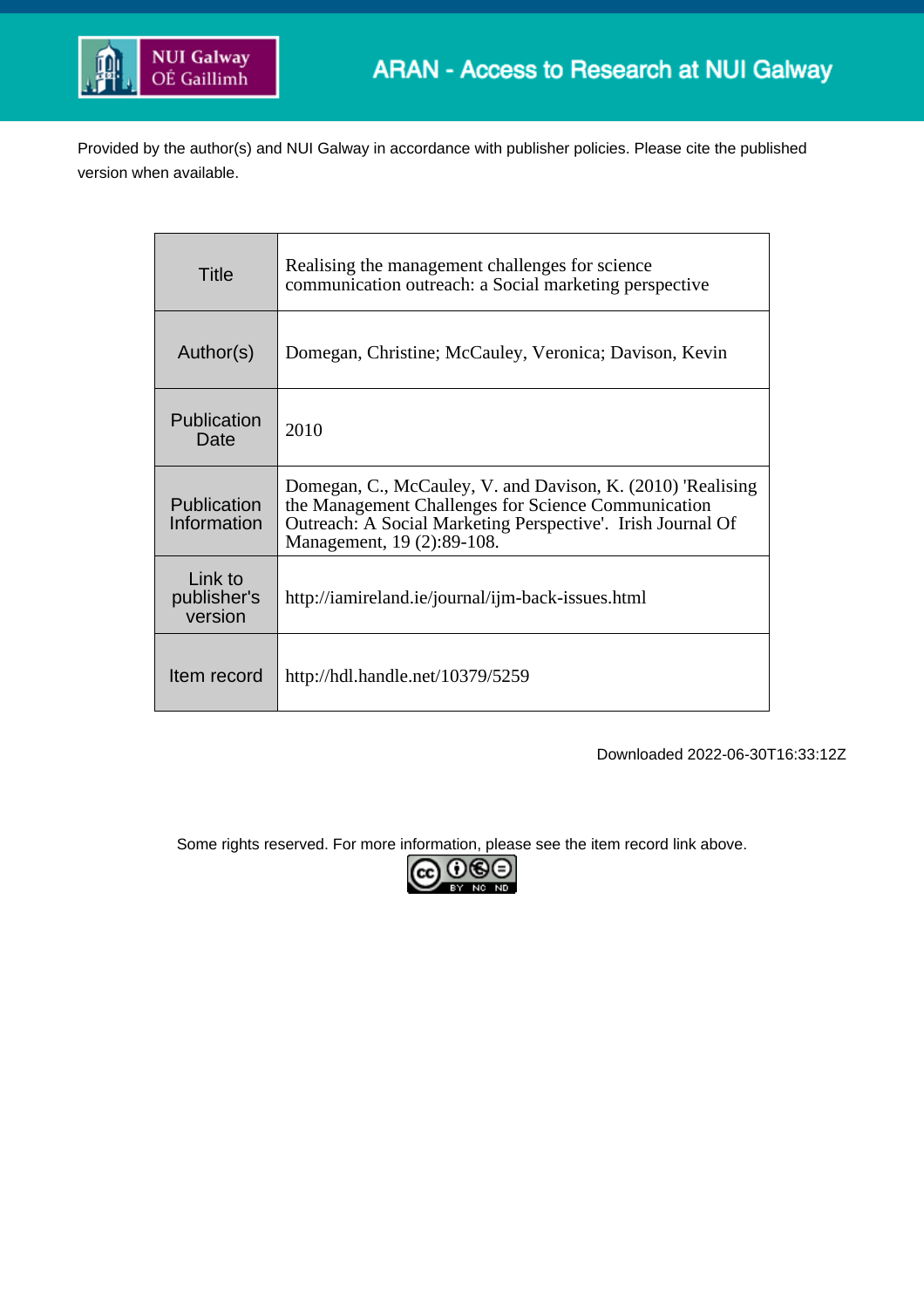# **Realising the Management Challenges for Science Communication Outreach: A Social Marketing Perspective**

⊕

CHRISTINE DOMEGAN,\* KEVIN DAVISON† AND VERONICA MCCAULEY†

# ABSTRACT

Cocial marketing recognises that neither government nor education alone can solve the  $\mathcal{O}_{\text{growing range}}$  of complex and multifaceted social policy issues facing societies around the world. Social marketing is about behavioural change for the good of the individual and society, combining individual factors with institutional, organisational and policy variables. Social marketing is, potentially, extremely compatible with and beneficial to science communication outreach. This paper discusses ways in which social marketing can enhance the management of science communication outreach as a means to engaging citizens and mobilising a science-orientated public, thereby advancing the smart economy in Ireland.

**Key Words:** social marketing; science communication outreach; science literacy

# INTRODUCTION

Engaged and science-literate citizens increase the quality of life of all in society and strengthen democracy in society (Miller, 2001; Edwards, 2004). Science communication outreach programmes connect with diverse audiences to increase public awareness of, support for and participation in science. They allow children, teachers and parents to experience science in a fun, hands-on, exciting way, to stimulate their interest and to participate in science as a school subject, higher education degree choice, career option and research avenue. The assumption is a flawless, and uni-directional, link between science interest, science literacy levels, science careers, and economic and social prosperity (Layton et al., 1993; Beetlestone et al., 1998). Hence, communication, outreach and public engagement programmes lie at the centre of the European Union's policy to create a knowledge-based economy supported by science-literate people interested in research and innovation

\* *J.E Cairnes School of Business and Economics, National University of Ireland Galway* † *School of Education, National University of Ireland Galway*

⊕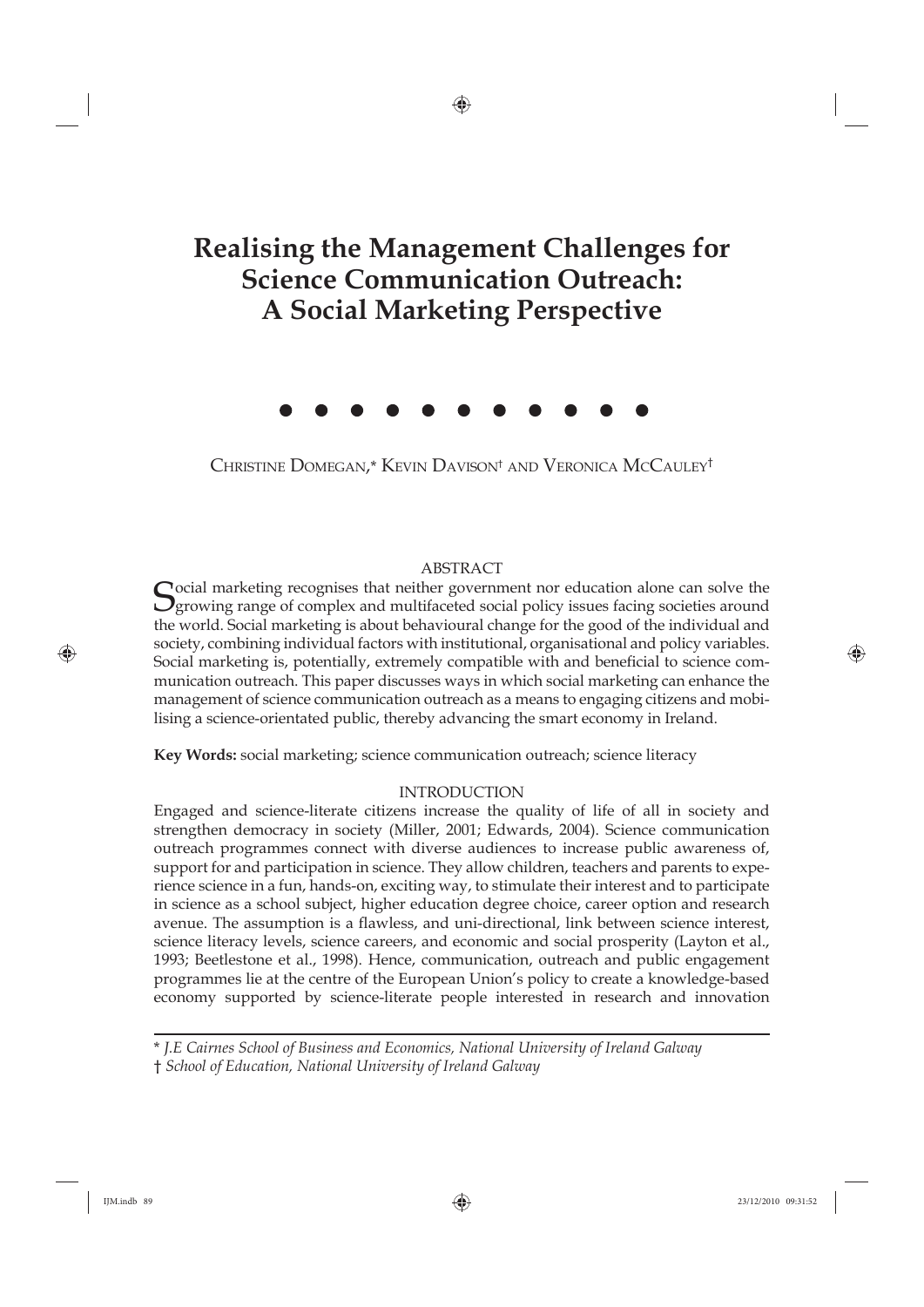(Government and Scientific Advice Unit, 2006). As a consequence, governments are embracing science communication outreach as part of their science policy.

⊕

However, it is also widely recognised that the traditional science communication outreach approach of advertising and communication has not resulted in the needed behavioural changes in science, i.e. an increase in science literacy and science graduates, deemed desirable and beneficial for society (Evans and Durant, 1995; Department of Enterprise, Trade and Employment, 2006; McCauley et al., 2006). Ireland, in a recent Eurobarometer report (European Commission, 2010), demonstrates this very potently, reporting lower than EU average levels of stated interest in talking with friends about science and technology, new scientific discoveries and reading articles on science in newspapers and magazines or on the internet. The results of the Relevance of Science Education (ROSE) survey completed by 688 students from 29 second-level schools in Ireland signal that the great majority of students do not want 'to become a scientist' or 'to get a job in technology' (55 per cent of students chose the extreme 'disagree' option for the former statement and 44 per cent for the latter statement).

The Irish students respond in a similar way to students in the other industrialised countries …. They share the general trend—an aversion to 'becoming a scientist' (Matthews, 2007: 75 ).

Science communication outreach and public engagement with science are not commonly associated with social marketing (Domegan, 2007; Davison et al., 2008). Social marketing 'is about behavioural change for the good of the individual and society, combining individual factors with institutional, organizational, and policy variables' (Domegan and Bringle, 2010: 198). However, the successful application of social marketing to issues that concern societies, such as smoking, drink driving, exercise for young children, teenage drinking, safe sex and leprosy (Andreasen, 2006; Rothschild et al., 2006; Kotler and Lee, 2008; Hastings, 2007), suggests that social marketing could be employed to effectively manage and achieve the goals of science communication outreach. Social marketing captures the very essence of science communication outreach – behavioural change for the betterment of the individual and society; improving life for the consumer and the citizen. At the micro level, primary and secondary school children, their teachers and their parents, constitute different target audiences with different social, economic and educational needs. At the macro level, relationships between community groups and regional bodies facilitate the exchange process with agents at the top end of the value co-creation chain shaping the context for such exchanges to occur. In order to sustain a long-term public engagement with science, the complex and dynamic relationships between the various parties and competing interests on both the micro and macro levels necessitate an analysis and direction that can account for how humans behave socially.

How is science communication outreach policy to go beyond awareness, promotion and simple communication to engage and activate citizens and a science-orientated public? Is there a broader role for science communication outreach beyond informal and/

⊕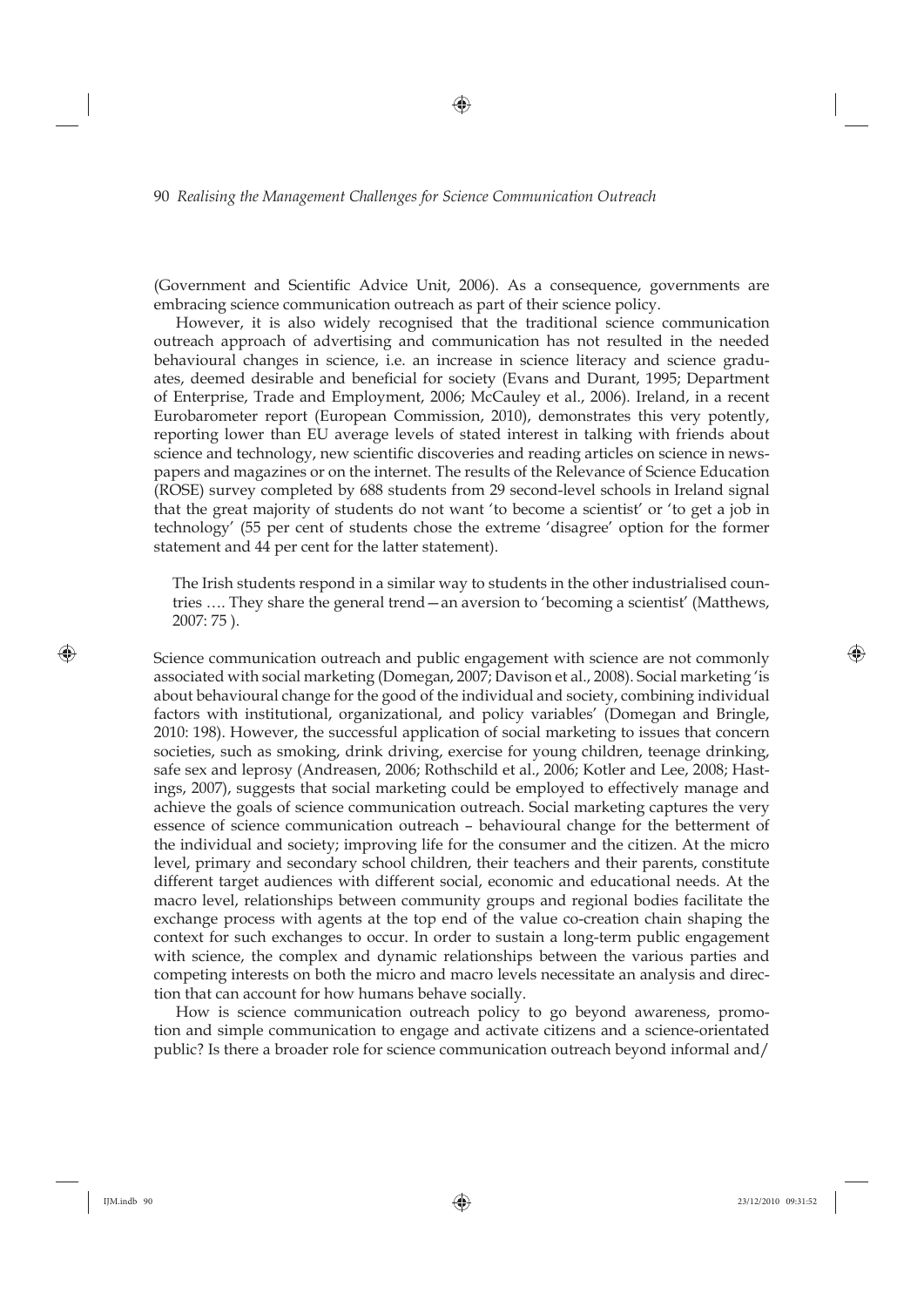or supplementary education? How can science communication outreach be effectively designed and implemented to develop a more holistic science-engaged society? Can science communication outreach contribute more effectively to resolve the perceived 'science is good versus science is to be avoided' tension embedded in Irish society? The theory of social marketing suggests it is a particularly amenable framework for the effective management of science communication outreach: it focuses on achieving change outcomes for the betterment of the individual and society; it has the ability to tackle long-term, complex and multifaceted behaviours; it uses a planned systematic approach to analyse social issues and problems; it combines individual aspects with institutional, community, organisational and policy factors, thereby acknowledging and using the interconnected social and institutional dimensions to behaviour; and vertical and horizontal partnerships are central to its success (Andreasen, 2006; Hastings, 2003).

This paper reflects upon social marketing and its potential implications for the management of science communication outreach in Ireland. It first examines in greater detail the theoretical framework of social marketing to better understand how it is beneficial to the macro–micro management of science communication outreach in Ireland. It then discusses the methodological approach taken to map current outreach activities on the island of Ireland, identifying particular barrier points to a social marketing approach that would create a broader and more systematic engagement with science and society. In doing so, we explore how social marketing can offer new thinking and tools for those concerned with science literacy, science communication outreach and science policy to understand and manage the 'interaction between, and interdependence of factors within and across all levels of people's behaviour with their physical and socio-cultural environment' (National Cancer Institute, 2005: 10).

### THE THEORY OF SOCIAL MARKETING

Social marketing, even within the discipline itself, has historically been defined in multiple ways (McDermott et al., 2005). Since Wiebe (1951–52) penned the phrase 'selling brotherhood the way we sell soap', and Kotler and Zaltman (1971) coined the term 'social marketing', as selling 'ideas', social marketing in the early 1980s and 1990s was about interventions and programmes to improve people's quality of life. Classically, this early social marketing made use of subsidised brands or targeted vouchers and extensive distribution was heavily donor-based (Satyal et al., 2008). This view of social marketing is the more traditional understanding of the concept (French and Blair-Stevens, 2006).

Twenty-first-century social marketing delineates its domain around behavioural change (Kotler and Lee, 2008; Andreasen, 2002; Hastings et al., 2000; Hastings, 2007; Smith, 2000; Smith, 2006). Four levels in society are affected by the behavioural change sought by social marketing strategies: micro level, group level, macro national level and macro global level (see Table 1).

The application of social marketing at *all* of these levels results in a conceptual maturing towards the 'market with' and 'relational' approach (Hastings, 2003; Hastings and Saren, 2003; Lusch and Vargo, 2006; Gronroos, 2007; Wilkie and Moore, 2003). This 'market with'

⊕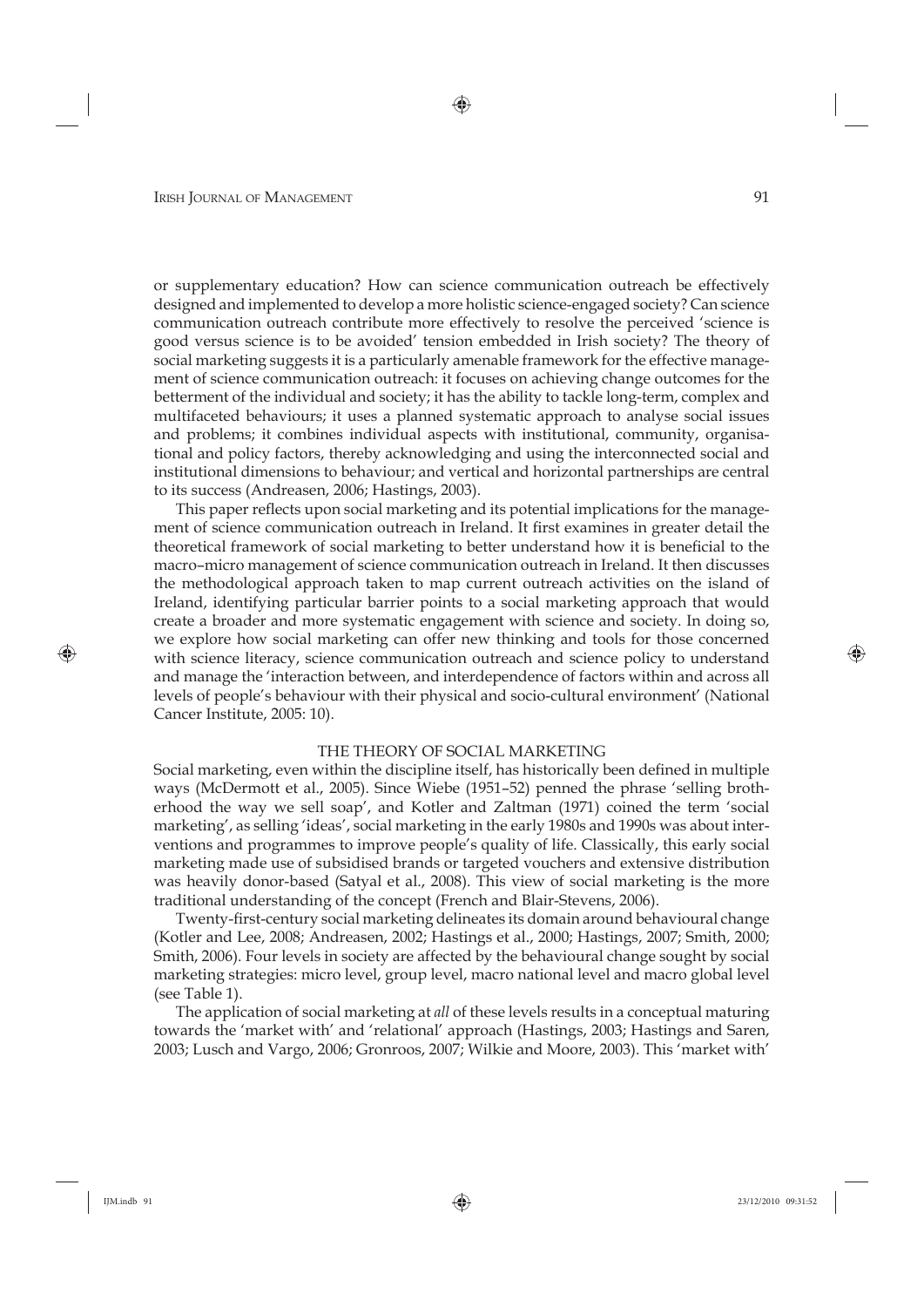⊕

92 *Realising the Management Challenges for Science Communication Outreach*

| Change        | Micro Level<br>(Individual) | <b>Group Level</b><br>(Group/Community/<br>Organisation)                 | <b>Macro Level</b><br>(Society/Nation)                                          | <b>Macro Level</b><br>(International<br>or Global)         |
|---------------|-----------------------------|--------------------------------------------------------------------------|---------------------------------------------------------------------------------|------------------------------------------------------------|
| Short<br>term | <b>Behaviour</b><br>change  | Changes in norms/<br>administrative change                               | Policy change                                                                   | Policy change                                              |
| Example:      | stop-smoking<br>clinic      | Attendance at Removal of tobacco<br>advertising from outside<br>a school | Banning of all forms<br>of tobacco<br>marketing in Ireland   marketing, e.g. in | Banning of all<br>forms of tobacco<br>all EU countries     |
| Long<br>term  | Lifestyle<br>change         | Organisational change                                                    | 'Socio-cultural<br>evolution'                                                   | 'Socio-cultural<br>evolution across<br>societies'          |
| Example:      | Smoking<br>cessation        | Deter retailers from<br>selling cigarettes to<br>minors                  | Eradication of all<br>tobacco-related<br>disease in Ireland                     | Eradication of all<br>tobacco-related<br>disease in the EU |

|  |  | Table 1: Types of Social Change, by Time and Level |
|--|--|----------------------------------------------------|
|--|--|----------------------------------------------------|

Source: Adapted from MacFadyen et al. (1999: 702).

approach of social marketing embraces upstream stakeholders, partnerships, multiple exchanges and the co-creation of value at all levels, including that of the whole system – a macro society level constituting those who control the social context influencing the other units (Brenkert, 2002). This is attributable to the fact that individuals influence, and are influenced by, those surrounding them, thereby requiring this tiered approach to the exchange process building upon both economic and social dimensions. Bentz et al. (2005) demonstrate how the wants of policymakers, consumers and marketers (i.e. macro and micro levels) come into congruence to meet similar goals:

**Marketer:** *I want to reduce childhood obesity*; therefore I will offer support for policymakers who champion improved nutritional and recreational choices for kids and families.

**Policymaker:** *I want to increase my public support;* therefore I will fight for improved policies for nutritional and recreational choices for kids and families.

**Consumer:** *I want healthier kids*; therefore I will give up short-term pleasures and conveniences and support those who champion improved public policies (Bentz et al., 2005: 21).

This multiple exchange process results in social marketing having an extensive constellation of co-creating value stakeholders and relationships to satisfy and manage. The relationships are simultaneously active and engaged at all levels with customers, communities and

⊕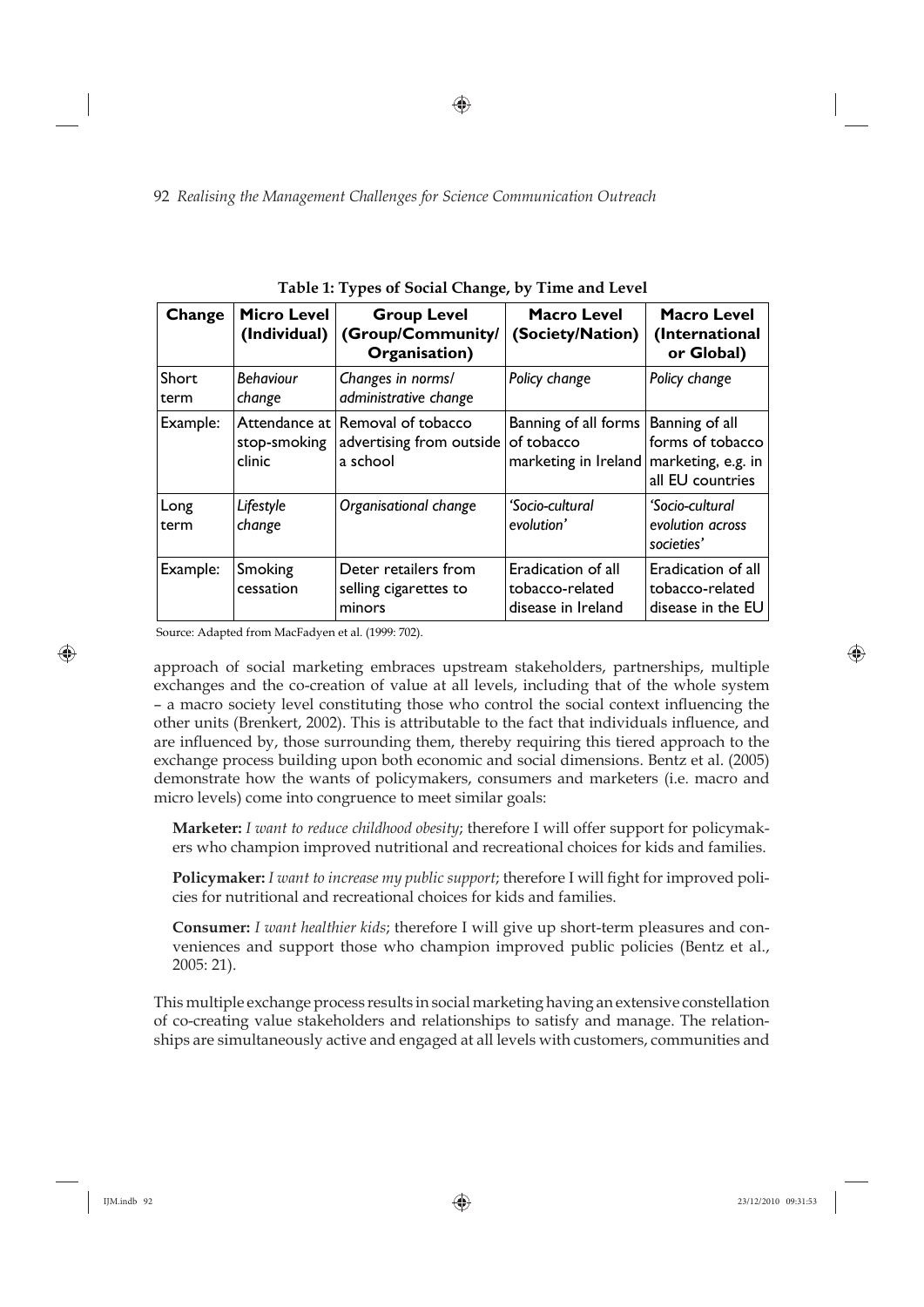policy makers. This, in turn, achieves synergy between the multiple change agents to bring about the desired behavioural change of benefit for the individual and society (French and Blair-Stevens, 2006). Typically, it incorporates a key characteristic of social marketing – the direct contracting by government of services from private providers and the voluntary sector. For complex social issues, such as science communication outreach, no one entity can provide a solution independent of other stakeholders (Australian Public Service Commission, 2007). It is necessary for the government, private and non-profi t sectors to coordinate their activities and resources. Strategies need to incorporate many stakeholders working simultaneously in various sectors and settings. Social marketing, through its total market approach and interplay of complex upstream and downstream systems, lends itself to a synergistic, rather than an additive, framework where the sum of the change created is greater than the sum of the parties acting independently. This synergistic total market approach reinforces social marketing's appropriateness to science communication outreach. It introduces the concepts of co-creation, co-contextualisation and co-delivery of services, experiences and solutions, moving significantly beyond simple messaging and mass communication campaigns (MacKay, 2008; Satyal et al., 2008).

⊕

Social marketing is a value co-creation process that works up-, down- and in-stream throughout an entire holistic system of relationships (Vargo and Lusch, 2008; French and Blair-Stevens, 2006). The 'pre' and 'post' exchange circumstances, processes and participants are as important as (if not more than) the activities *in the exchange itself* – a characteristic not linked to discreet economic exchange marketing activities – often associated with communication or promotion. Behaviour and relationships are socially as well as economically determined (Maibach and Cotton, 1995; Hastings, 2007; Quelch and Jocz, 2007). What social marketing is particularly good at is managing the exchange and value co- creation processes when the individual self-interested behaviour is not consistent with social or collective behaviour. It turns social goals, through free choice and value co-creation in the marketplace, into voluntary behaviour changes or modifications that may be perceived by the individual to be of self-interest. When individuals have little or no connection to society, social marketing uses the marketplace and self-interest as the primary mechanisms to link the individual to the collective and vice versa. This differs from most communication outreach and educational practices that focus on giving information to people – it's good for your heart to exercise; too much exposure to the sun can cause skin cancer; drinking impairs your ability to drive a car safely; civic involvement improves the community's quality of life. Education in general, and the current science communication outreach models in particular, assumes behaviour follows information. However, there are numerous examples to show 'information campaigns that emphasize enhancing knowledge or altering attitudes frequently have little or no effect upon behaviour' (McKenzie-Mohr and Smith, 1999: 10). Unlike social marketing, neither education nor science communication outreach alone provides direct individual benefits for the desired behaviour (Rothschild, 2002). This often results in communication and educational inertia and apathy for many students and the general public. Lefebvre (2009: 143) explains:

◈

⊕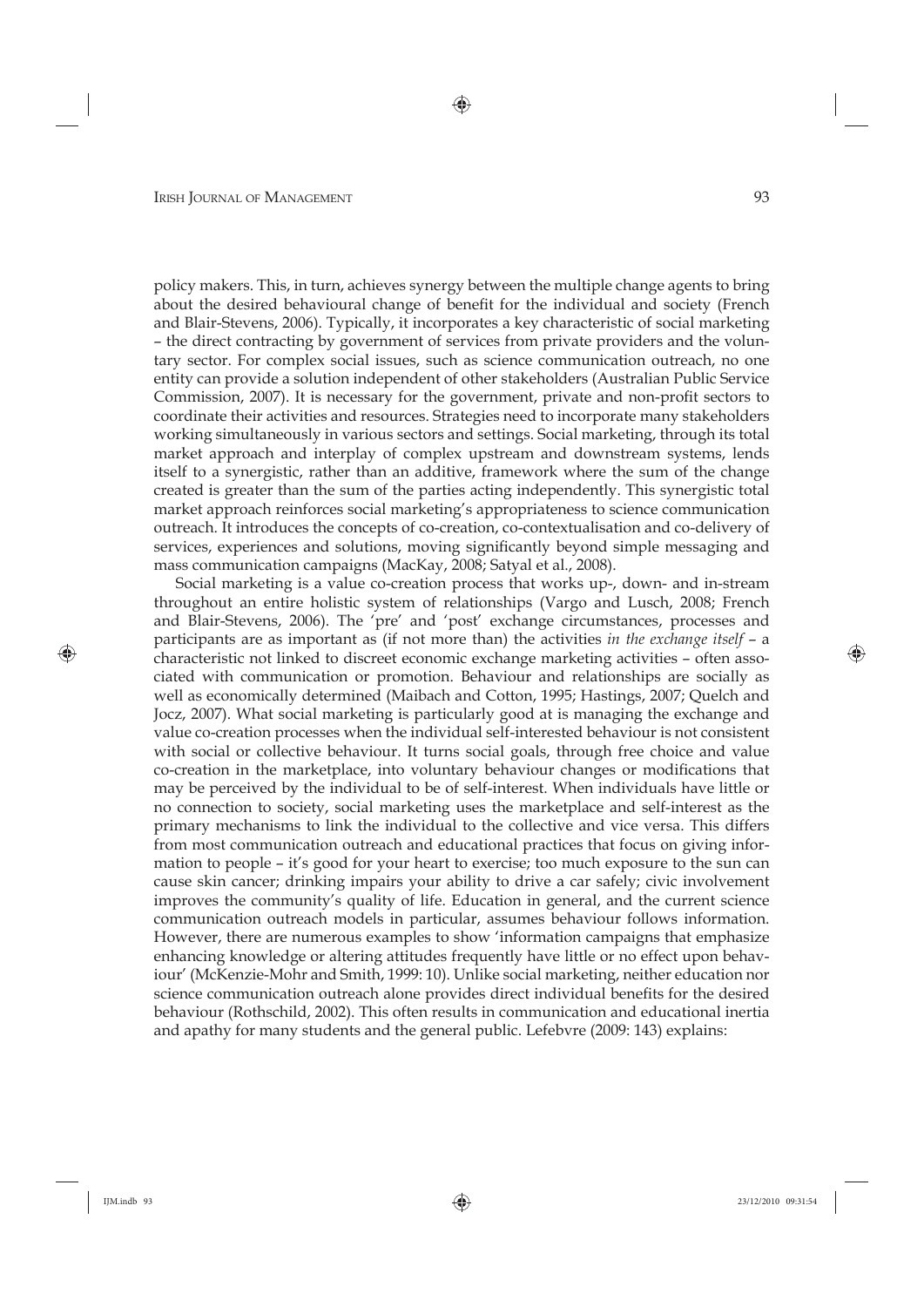The recognition that these marketplaces of ideas and behaviours also exist, and are subject to such forces as proximity and access, incentives and costs … illuminates how programmes that focus on only economic levers or education or laws … fail to achieve all the social good that is intended.

⊕

In social marketing, partnerships reflect the social context of complex multiple exchanges. Downstream partners turn their attention to creating and distributing the interventions (Wallack et al., 1993). Upstream partners are concerned with changing the environment and barriers that block the individual from altering their behaviour. They also have responsibilities for policies affecting the target audiences, the objectives of such policies are to encourage and support the required individual behaviour change. One such example is the Heart Truth, the National Heart, Lung and Blood Institute's initiative to create awareness about women and heart disease, where collaboration with the United States' fashion industry was essential to access the 'considerable promotional and communication capabilities and distribution channels of the fashion industry … and opening doors to opportunities with the corporate and media sectors' (Temple et al., 2008: 68). While upstream partners aim to engage the public, the media and policy makers (Andreasen and Herzberg, 2005; Andreasen, 2006; Hastings, 2007), they tend to be time-consuming and expensive (Haytko, 2004). In fact, the best social marketing strategies advocate approximately ten years' duration. Concurring with this, Lusch and Vargo (2006) explain that lengthy time-frames for adaptive learning and flexibility are necessary for some marketing practices. The ability to adapt and learn from the community of partnerships and exchange parties is the result of extensive formative, impact and process evaluation in social marketing (Hastings, 2007). This requires science communication outreach officers, funders and policy makers to ask 'What behaviours need to change?' as well as 'Whose behaviours (and circumstances, and policies) need to change?' and broaden their analysis of, and responses to, science in Irish society. Given these gaps, a mapping study was conducted into science communication outreach activities in Ireland.

### METHODOLOGY

The mapping of science communication outreach in Ireland was undertaken with the objectives of i) better understanding the scope of science communication outreach activities in Ireland and ii) identifying particular 'barrier' or leverage points where social marketing may be applied to strengthen communication outreach activities and policy. This approach was chosen so that the outcome moves beyond a simple description of current practice and signals effective approaches to science communication outreach in the future.

The mapping research was based on a census of science communication outreach stakeholders across Ireland. A comprehensive listing of science outreach providers, including, but not limited to, government policy makers, science teachers, museums and aquaria, science centres, science cafes, outreach officers and media, was synthesised from a number of existing professional categories drawn from the public sector, education, the communication sector, local authorities and industry (See, for example, <www.science.ie>, <www.

⊕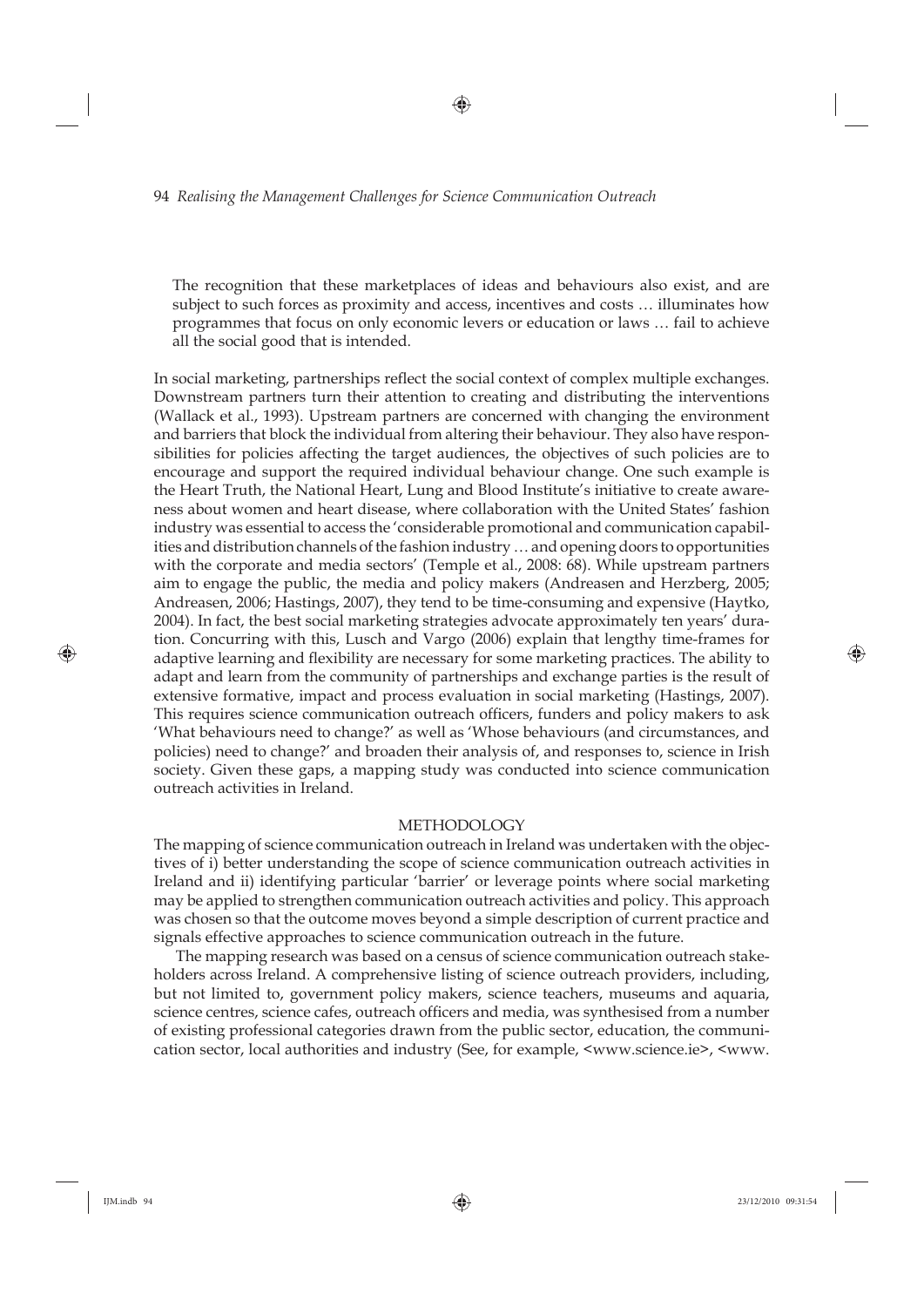brigitsgarden.ie>, <www.w5online.co.uk>, <www.bco.ie> and <www.sciencegallery. com>). The aim was to reach any person or group that had a mandate to promote science to the general public. Therefore, those responding to this study were not simply providing predictable mandates to promote science, but rather drew together a variety of individuals and groups acting independently to create a clearer picture of the diversity of approaches and needs of such groups. In total, 165 active science communication outreach providers across the island of Ireland were identified with relevant names, addresses, telephone numbers and email addresses.

The research used a survey data collection method, incorporating an online questionnaire consisting of 38 questions, both multiple choice and open-ended. The construction of an online questionnaire initially drew upon the existing science communication outreach literature (Government and Scientific Advice Unit, 2006; National Institute of Standards and Technology, 2002; Evans and Durant, 1995; Miller, 2001; Edwards, 2004; Bauer et al., 2007; Cullen et al., 2007). In this way the questionnaire was both comparable and standardised with the existing literature. Two pre-tests were then conducted. The first was with key science communication outreach stakeholders, Discover Science and Engineering (DSE) and Science Foundation Ireland (SFI). A second revised pre-test was conducted with science communication outreach officers. After these two pre-tests, invitations to participate in the online survey were sent out. The online survey was active for two months, during which time participants were sent three personalised reminder notices. Seventynine usable or completed surveys were returned, indicating a response rate of 48 per cent. This high response rate is reflective of the common interest among diverse stakeholders in the need for such a mapping exercise to document the issues in science communication outreach activities.

The findings presented in the next section are divided into two sections: i) a mapping overview of science communication outreach in Ireland and ii) barriers to providing science communication outreach in Ireland. We then discuss the key science communication outreach management and policy implications emerging from the findings from a social marketing perspective. Finally, in the conclusion, we draw lessons, identify opportunities and point toward a new behavioural and/or social change paradigm for science communication outreach in Ireland.

### FINDINGS

# **Mapping Overview of Science Communication Outreach in Ireland**

### *Organisational Profile*

Results relating to the profile of science communication outreach providers and stakeholders show that the majority of the respondents identify themselves as educational providers, with third level institutions accounting for 53 per cent of science communication outreach work in Ireland. Industry – in particular multinationals – contributes 12.4 per cent of activities. Other survey participants include government bodies and state agencies (11.1 per cent), museums and interactive activity centres (8.6 per cent), professional bodies (e.g. a teachers' union) (2.5 per cent) and others (12.3 per cent) (see Figure 1).

⊕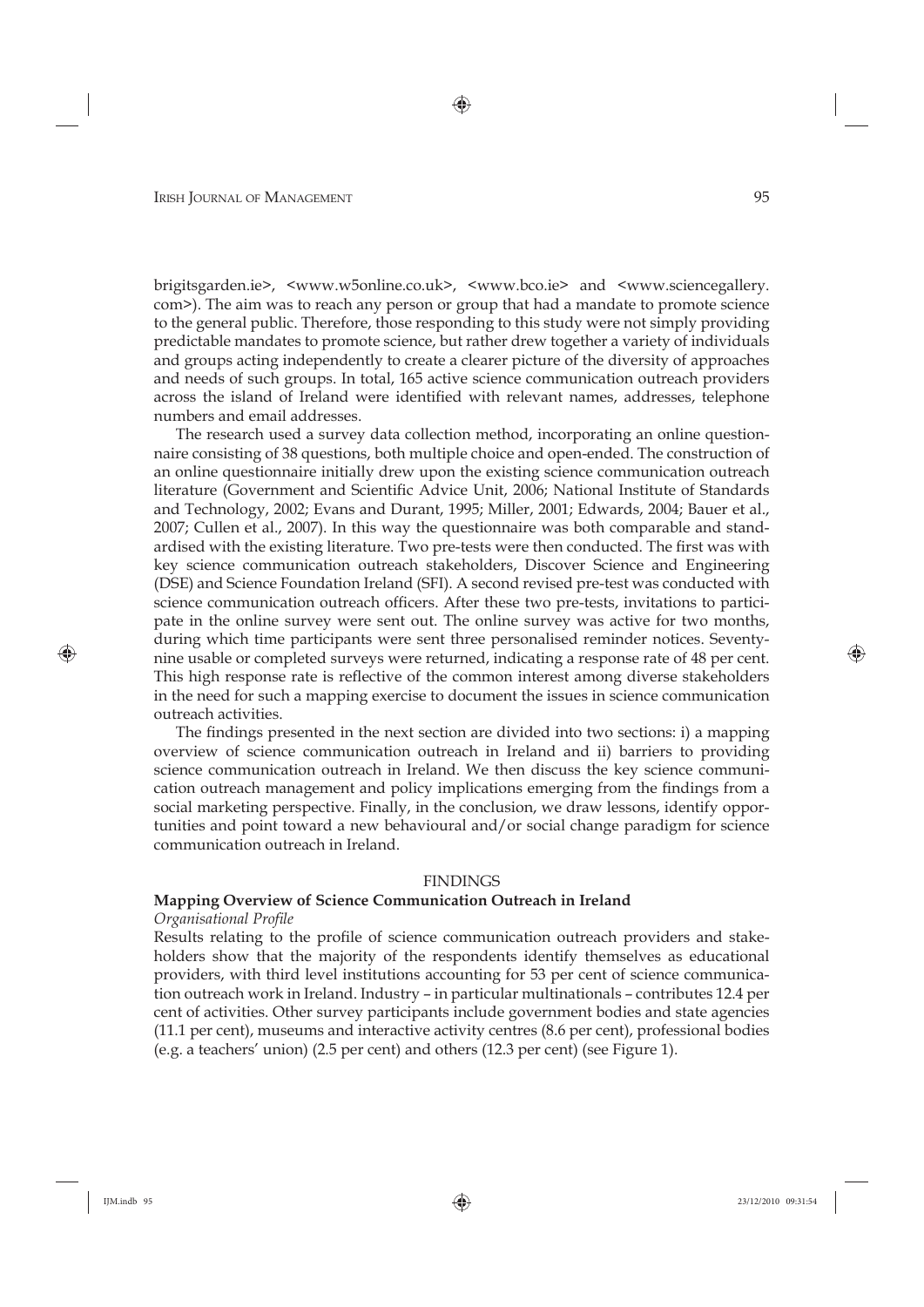⊕

96 *Realising the Management Challenges for Science Communication Outreach*



### **Figure 1: Organisational profile of Science outreach in Ireland**

### **Staffing and Income Profile**

⊕

Following on from the organisational profile, our findings indicate that the majority of science communication outreach providers were established since 1998, with 22 per cent having no full-time staff and 36 per cent having one or two full-time staff. When larger organisations were asked about the staffing composition of their smaller units, it was reported that, on average, each unit contained just one part-time staff member, while 10 per cent of respondents have five volunteers.

Income for the vast majority of science communication outreach providers ranges from  $\epsilon$ 100,000 to  $\epsilon$ 3.8 million. While all are dependent upon multiple income sources, the government, through SFI and DSE, is the key funder.

### *Programme Aims*

The primary objectives of all science communication outreach programmes surveyed were to 'increase the number of science students' and 'create positive science attitudes among the general public'. A list of all objectives in rank order is illustrated in Table 2, from most central (1) to least central (8).

### *Programme Delivery Mechanisms*

The programme delivery mechanisms utilised by science communication outreach providers are shown in Table 3. The most popular options are through Science Week (57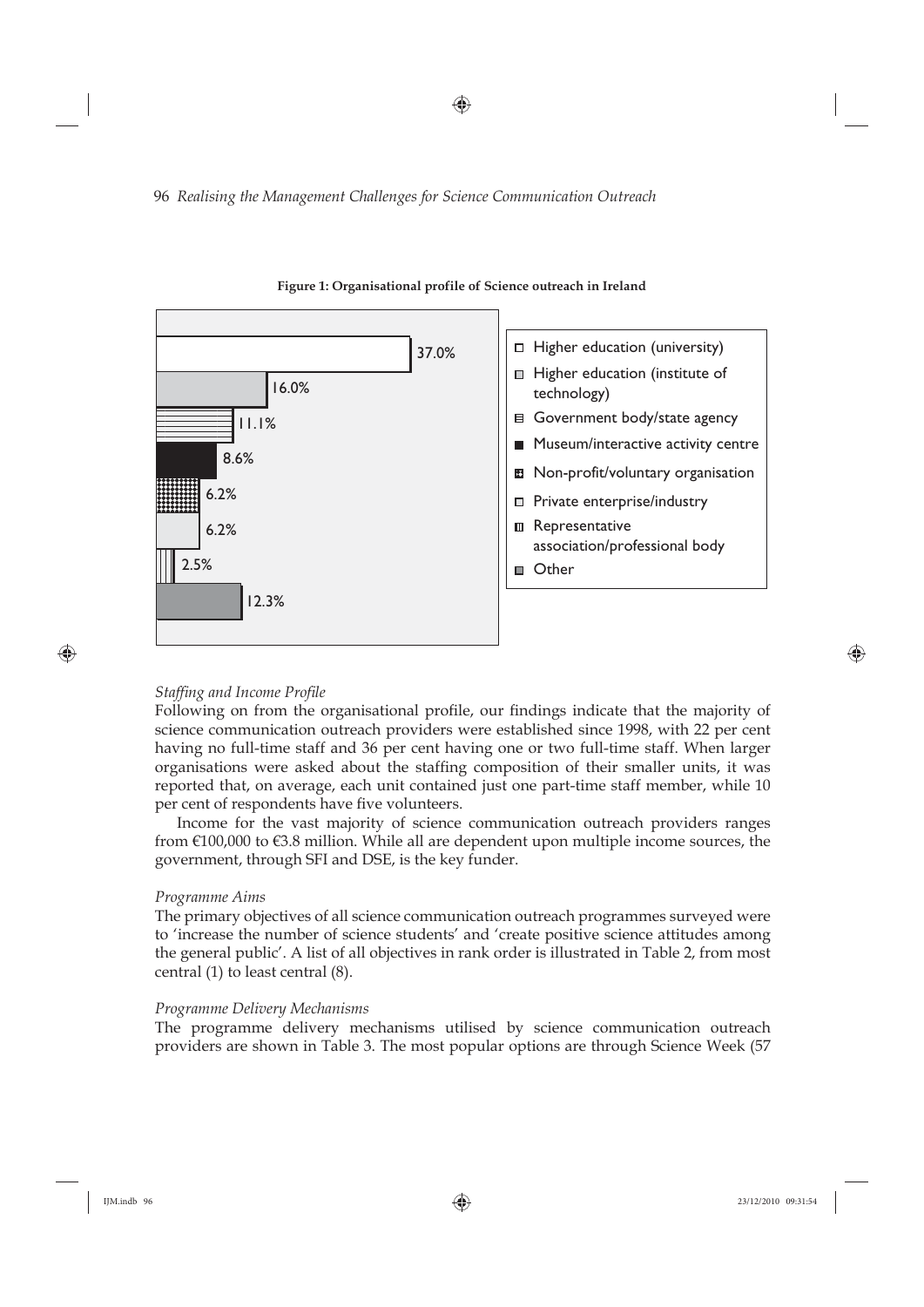| Increase the number of science students                    |   |
|------------------------------------------------------------|---|
| Create positive science attitudes among the general public |   |
| Increase the number of people choosing science careers     |   |
| Increase the number of scientific researchers in Ireland   |   |
| Build public trust and credibility in science              |   |
| Increase scientific literacy                               | 6 |
| Provide support to teachers                                |   |
| Host public debates/enhance the democratic process         | 8 |

**Table 2: A Ranking of the Central Objectives of National Outreach Programmes** 

per cent) and the internet (51 per cent), followed closely in rank order by lectures/open days, one-day workshops, public talks, science festivals, teacher/curriculum-based information and printed media.

| <b>Science Week</b>                                                                                  | 57% |
|------------------------------------------------------------------------------------------------------|-----|
| Internet                                                                                             | 51% |
| Lectures, research seminars                                                                          | 49% |
| Open days                                                                                            | 48% |
| One-day workshops                                                                                    | 46% |
| Public talks/debates                                                                                 | 44% |
| Science festivals                                                                                    | 44% |
| Teacher/curriculum-based information                                                                 | 44% |
| Printed media: newsletters, magazines and newspaper supplements                                      | 44% |
| Traveling exhibits/kiosks                                                                            | 38% |
| Teacher training/in-service training                                                                 | 36% |
| Specialised media, e.g. cartoons, television programmes, radio shows,<br>podcasts and virtual spaces | 26% |
| Classroom course (e.g. a 30 minute class x 4/6 weeks)                                                | 25% |
| 2+ days workshops                                                                                    | 19% |
| Science shops                                                                                        | 6%  |
| Deliberative polls on public opinion                                                                 | 5%  |
| Citizens' panels                                                                                     | 1%  |
| Others                                                                                               | 16% |
|                                                                                                      |     |

**Table 3: Science Communication Outreach: Programme Delivery Mechanisms** 

⊕

 $\bigoplus$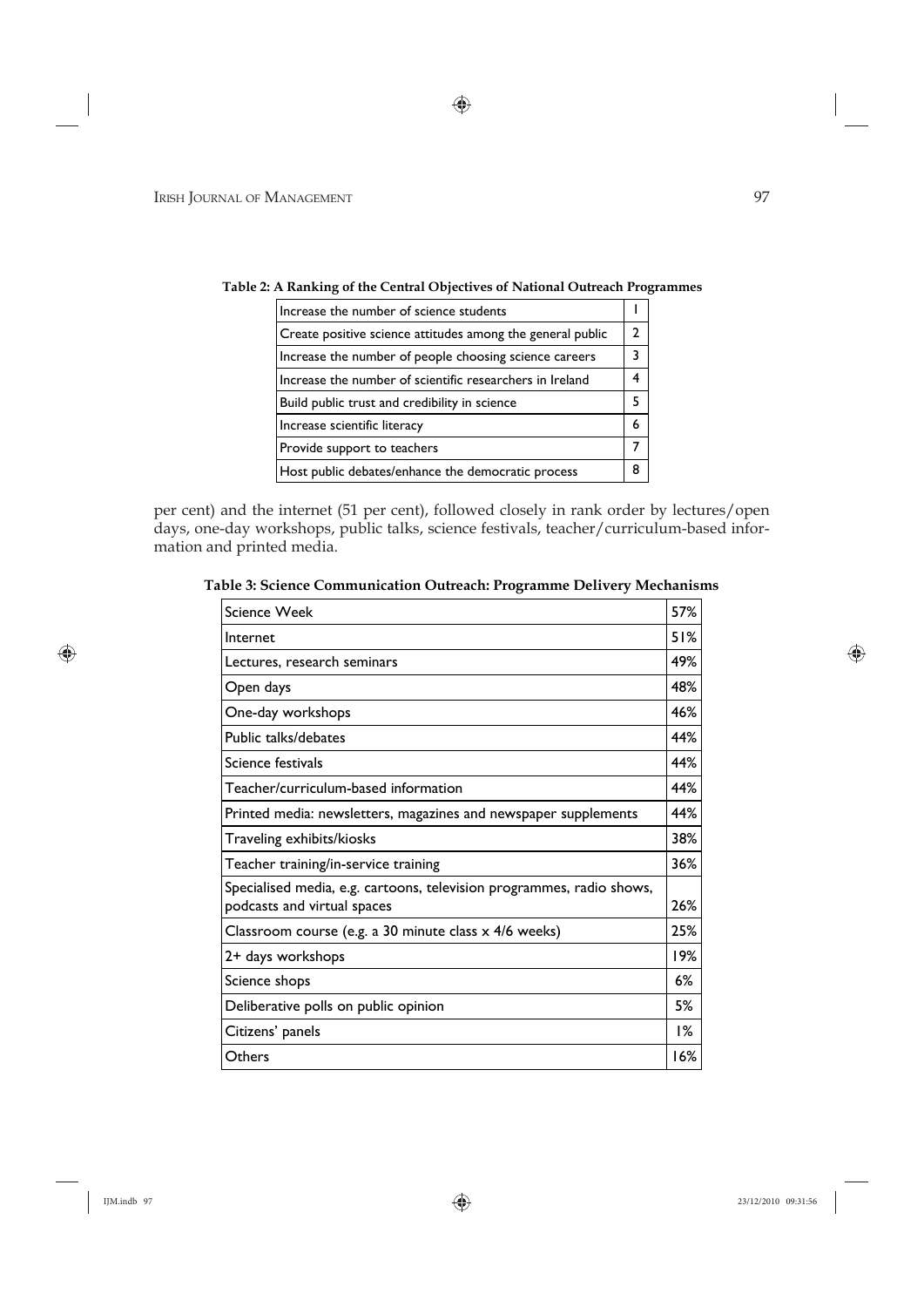### *Target Audience*

The audience profile that is currently targeted by the science communication outreach providers surveyed is illustrated in Table 4. The secondary school sector is revealed as the dominant target group, being targeted by 75 per cent of the outreach providers. There is also a strong focus on pre- (42 per cent) and post- (43 per cent) secondary schooling, in addition to targeting parents (39 per cent) and those defined as disadvantaged in society (39 per cent).

| Secondary schools            | 75% |
|------------------------------|-----|
| General public               | 67% |
| Further and higher education | 43% |
| Primary schools              | 42% |
| Disadvantaged people         | 39% |
| Parents                      | 39% |
| Unemployed/low income        | 19% |
| Elderly/retirement groups    | 19% |
| Minority/ethnic groups       | 16% |
| <b>Travellers</b>            | 13% |
| Asylum seekers               | 10% |
| Others                       | 20% |

**Table 4: Audience Profile of Science Communication Outreach Providers** 

The 'general public' category is a close second target audience (focused on by 67 per cent of the providers), indicating that these two categories (secondary schools and the general public) are identified as the key markets for science communication outreach.

The target audience, for the most part, is secondary schools. This downstream perspective is predictable given the university profile of the majority of science communicators and their drive to increase the numbers studying science at third level. In keeping with this school focus, 66 per cent of survey respondents reported 'influencing policy makers' was *not* applicable to them. This lack of upstream engagement is expressed in the following words by one respondent:

Understanding among science communication and outreach policy makers of the issues and the approaches related to different forms of science communication remains low – this results in fragmented efforts, and in some cases programmes which are much less effective than they might be.

More than half of the respondents, 52 per cent, recognised that working closely with the media as an upstream stakeholder was valuable. It was understood that the media have

⊕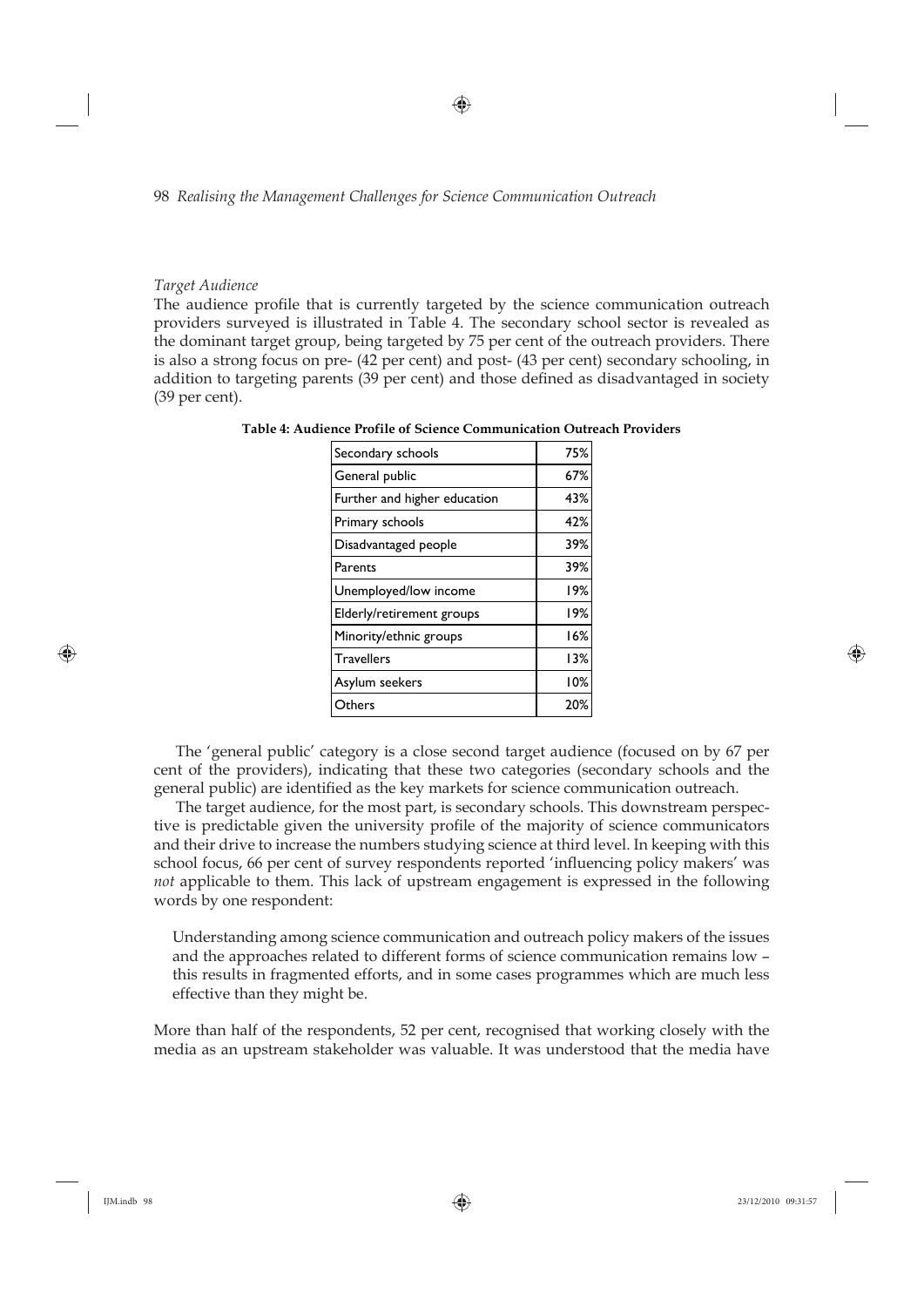their own interests and aims, and science and science communication outreach cannot simply be 'imposed' on them. Therefore, the media must be seen as an interested partner included in the broadening of coordination efforts. More telling from an upstream perspective are the 48 per cent of respondents who reported no strong media relationship, or that the media was not applicable to them.

These downstream/upstream target audience profile results resonate with the communication findings. Fifty-eight per cent of survey respondents report using dialogue, two-way communication and feedback. Yet of greater interest are the 42 per cent who say they do not use dialogue, but rather a one-way communication approach or even no communication at all, as captured by one respondent: 'the main difficulty is trying to get my research colleagues involved in communicating their science to the public.'

### *Evaluation Techniques*

⊕

The final insight is revealed in the reported use of summative evaluation. Of the survey respondents, 34 per cent measure change in knowledge and even less measure change in beliefs, only 19 per cent (see Table 5). Formative evaluation is undertaken more often, with 58 per cent regularly measuring awareness of science promoted by these programmes and 63 per cent assessing audience satisfaction with the science offerings.

| Do You Routinely Assess the Following? | Yes | No  |
|----------------------------------------|-----|-----|
| Audience satisfaction levels           | 63% | 37% |
| Awareness of programme initiatives     | 58% | 42% |
| Implementation of programme            | 57% | 43% |
| Stakeholders' satisfaction levels      | 52% | 48% |
| Media coverage                         | 51% | 49% |
| Reach of promotional material          | 49% | 51% |
| Staff cost                             | 47% | 53% |
| Dissemination of materials             | 47% | 53% |
| Website hits for outreach              | 43% | 57% |
| Changes in attitudes                   | 35% | 65% |
| Changes in knowledge                   | 34% | 66% |
| Changes in policies or infrastructure  | 29% | 71% |
| Changes in beliefs                     | 19% | 81% |

**Table 5: Measures of Assessment**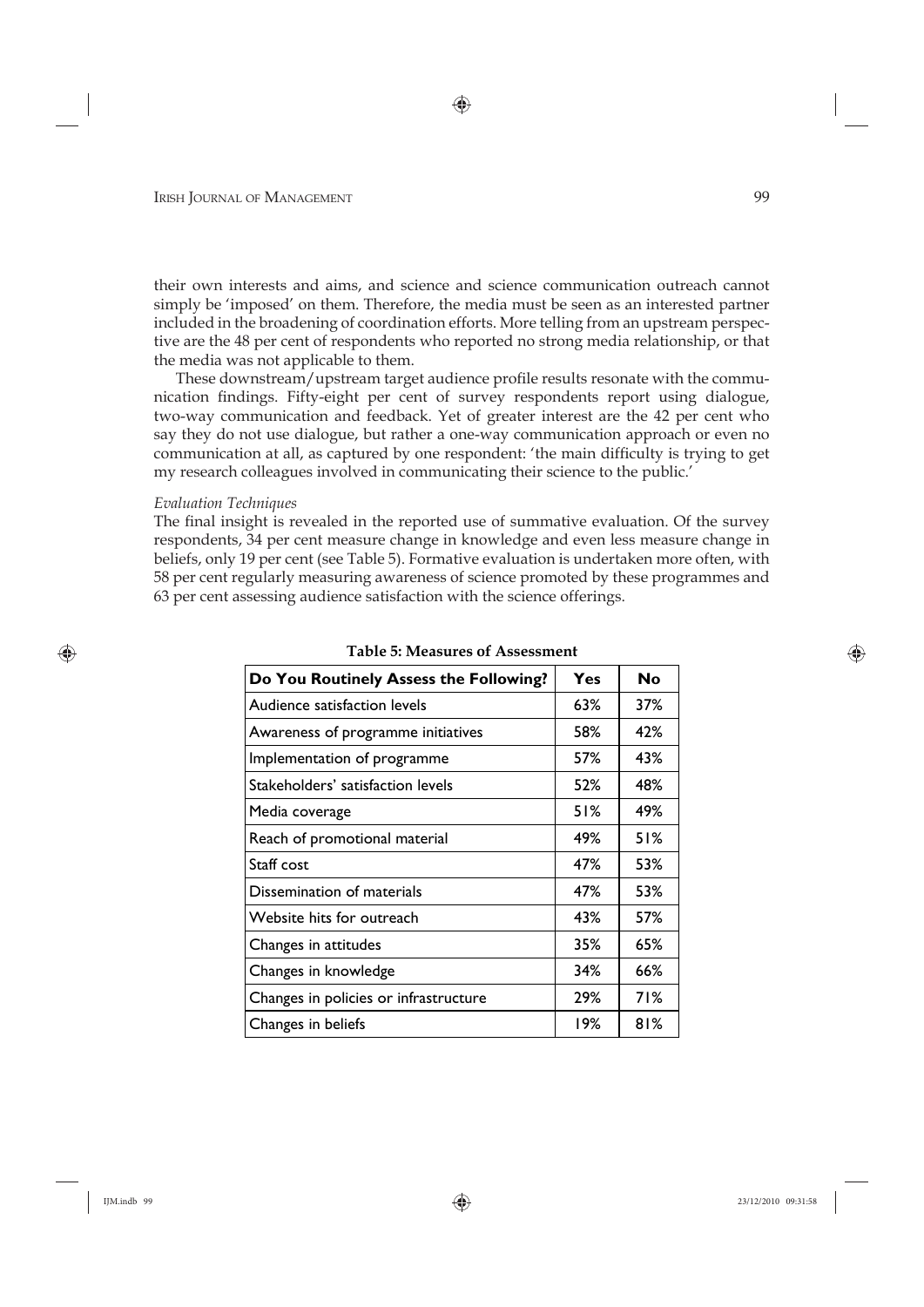### **Barriers to Providing Science Communication Outreach in Ireland**

As Figure 2 illustrates, the main barrier in providing effective science communication outreach is the lack of adequate resources (reported by 99 per cent of respondents). These resource constraints were further broken down into four key categories: financial support (53 per cent), staffing concerns (lack of staff and dependency on voluntary staff) (28 per cent), time constraints (13 per cent) and lack of space (3 per cent).

⊕

The second key concern, reported by 28 per cent of the sample, was in relation to implementation issues, both from an education (21 per cent) and policy (7 per cent) viewpoint. In terms of education-related concerns, the primary issues highlighted were the need for continuing professional development for teachers and a concern regarding the inadequate technological facilities available in their classrooms to support student learning. In terms of policy-related concerns, the primary issue raised was the need for an agreed national policy for science outreach across all sectors, with one provider highlighting the need for collaboration, stating that 'the rationale for outreach is not clear in Ireland and needs to be explicit for all outreach activities.' Another provider aired his concern regarding the lack of opportunities to debate these policy issues:

In terms of public communications, there is a definite lack of facilitated public debate, particularly with policy makers. Policy makers tend to shy away from debate on scientific research issues.



### **Figure 2: Barriers in Providing Science Communication Outreach**

⊕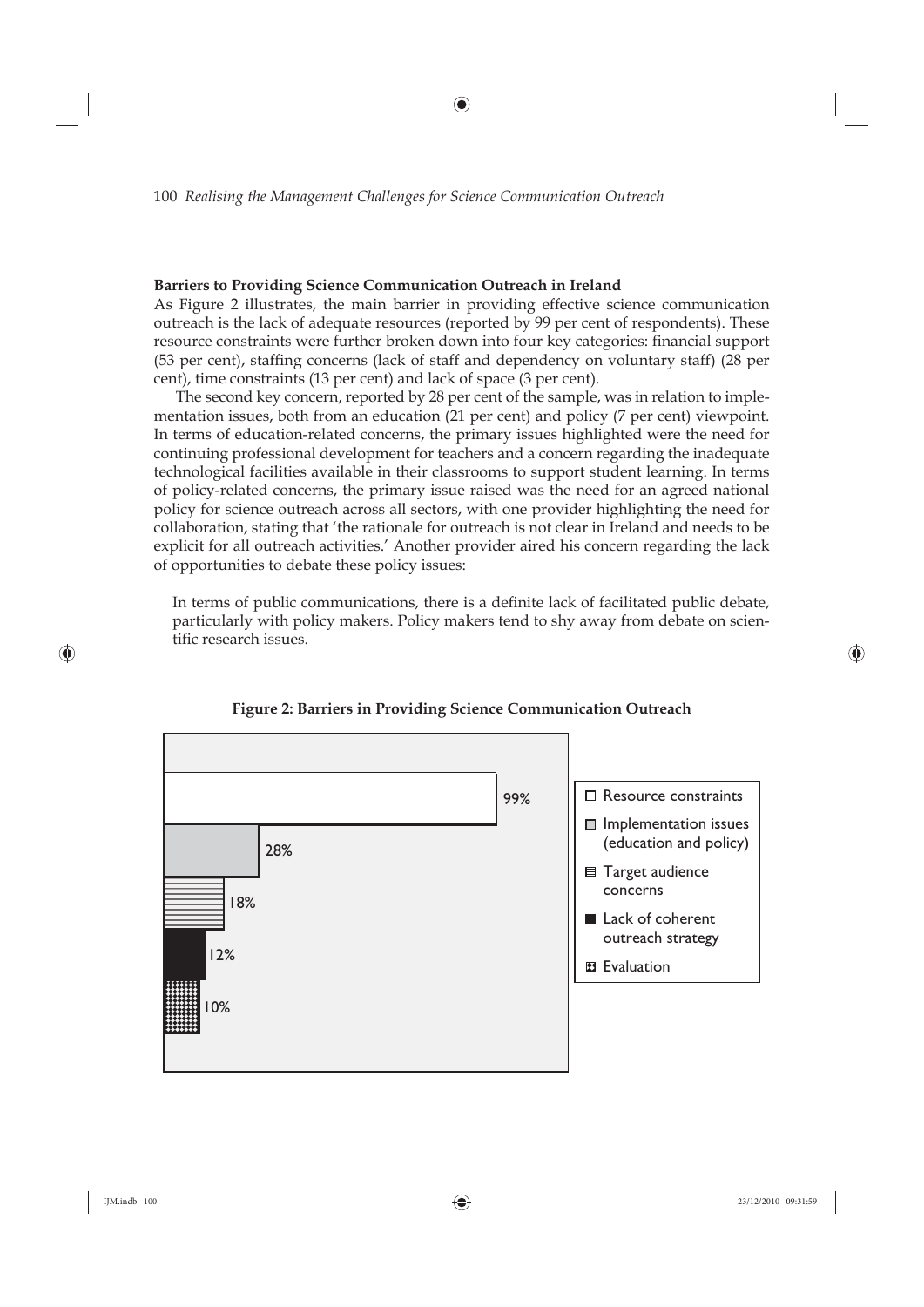The third area of concern regarding barriers towards science communication outreach activities was related to the target audience (18 per cent). In terms of the target audience, the key issue aired was the difficulty in attracting the general public to partake in these science outreach events.

The fourth main barrier that was identified was the lack of a coherent outreach strategy (12 per cent). This was elaborated upon further in terms of 'the need for one central national network', 'an integrated approach across all education levels and sectors', 'lack of communication between informal science communication outreach providers', 'identification and sharing of successful practices' and the need to 'focus on key strategies, rather than all'.

The final barrier outlined by this survey addressed difficulties in carrying out effective evaluations (10 per cent). In terms of evaluation, the key concerns were lack of experience in this area and associated funds.

### DISCUSSION

### **Organisational Profile**

The organisational findings demonstrate a strong educational focus and context for Irish science communication outreach activities. This is entirely consistent with the establishment of Science Foundation Ireland (SFI) in 2000 and Discover Science and Engineering (DSE) in 2003.

SFI introduced science communication outreach in Ireland, directly modelled on the National Science Foundation (in the United States), where the management approach to science communication outreach is premised on the 'deficit model'. DSE also reflects this mandate. The deficit model works on the assumption that people and general public are lacking in either knowledge of, attitude towards or trust of science. The deficit model's *modus operandi* is based solely upon increased awareness and knowledge. It assumes changes in behaviour may occur as a result of awareness and knowledge but it is not directly charged with or responsible for such behavioural outcomes at either individual, community or population levels.

The deficit model, therefore, fundamentally underlies the current science communication outreach initiatives and policy in Ireland. In contrast to these findings, social marketing makes salient the importance of behavioural change objectives and focus. The deficit model's single biggest flaw lies in the fact that it perpetuates the myth that awareness, promotion and/or communication directly results in behavioural modifications or alterations.

### **Staffing and Income Profile**

The staffing and income profile results are in keeping with an awareness/promotion mandate of a deficit science communication outreach stance. In effect, SFI's and DSE's awareness and promotion remit is aimed at the community and individual level. This both perpetuates and propagates the top-down uni-directional information exchange associated with a deficit approach to a passive, disinterested public. This restricts resource

⊕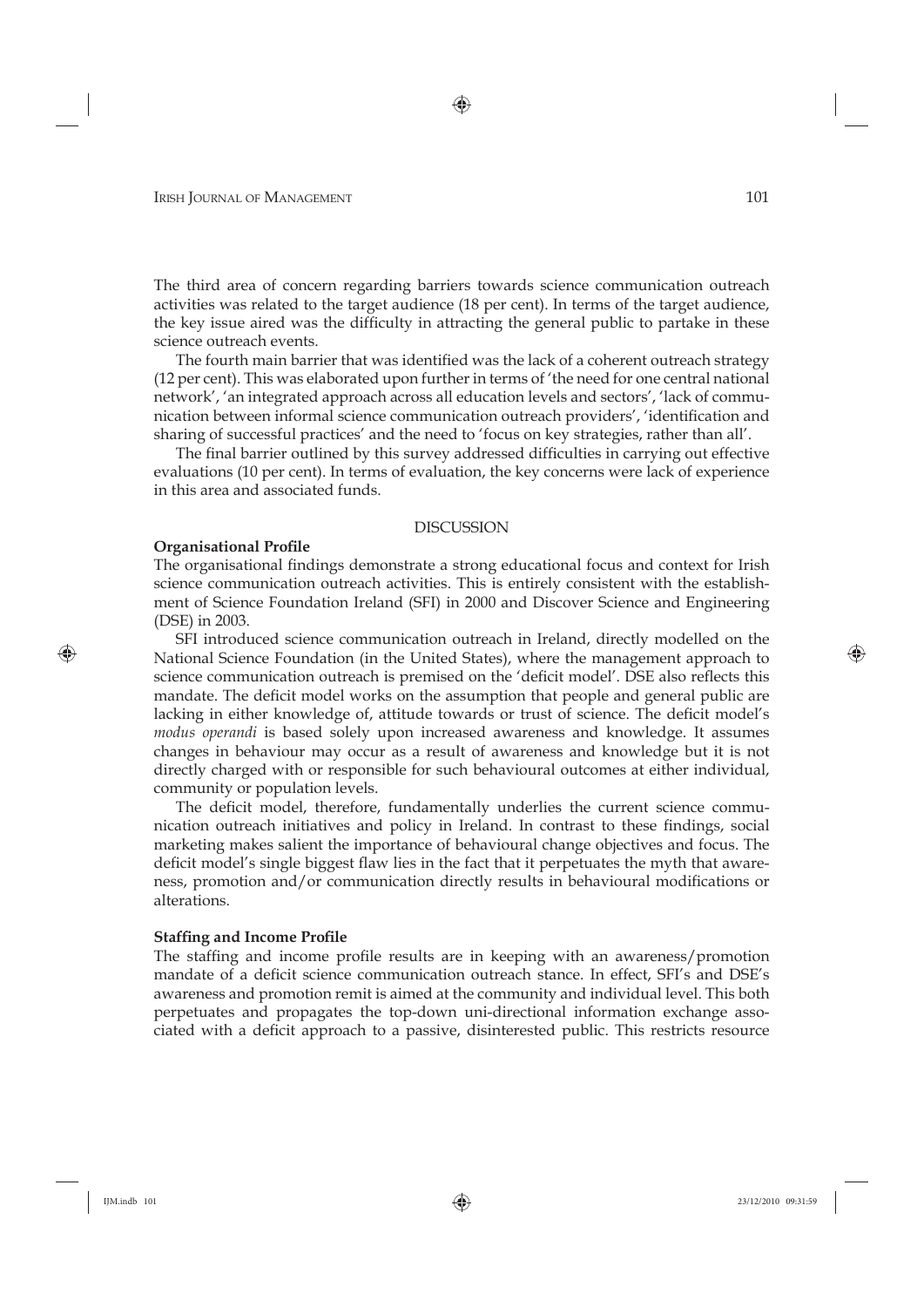coordination, integration, interaction or dialogue across and within levels, espoused by social marketing for multi-sector multi-intervention activities.

### **Programme Aims**

The reported broad science communication outreach objectives are also consistent with a deficit model: they are awareness-/message-orientated 'science is fun' goals. However, these wide-ranging objectives suggest that science communication outreach is prone to the same pitfalls that health communication has suffered from, where only 5 per cent of all health communication messages are found to be effective (Snyder, 2007). Educational behavioural inertia is present here; there is no attention to the social marketing concepts of planned systematic actual behavioural change among specific targeted groups because it is believed that information or knowledge *alone* has the power to change behaviour.

# **Target Audience**

⊕

Applying a social marketing analysis to the target audience findings, we interpret these results to show that Irish science communication outreach providers are more likely to concentrate on downstream efforts to the exclusion of the upstream. Greater collaboration with upstream actors may not be a priority for science outreach providers because upstream actors are not as strategically useful when working under the auspices of the deficit model. Upstream actors are, however, in a better position to influence and change the public's behaviour. Progress depends on greater dialogue between practitioners and their various stakeholders from a wide number of fields, downstream and upstream. Communication *between* practitioners and communication *with* target audiences and stakeholders is vital, and a means of fostering that communication is urgently needed.

Without upstream interaction and dialogue, science communicators and policy makers alike will continue to find difficulty in implementing solutions to solve the Irish youth's aversion to 'becoming a scientist' (Matthews, 2007). Nor will science communicators and policy makers be able to remove the existing barriers to behavioural change. This highlights an absence of a coordinated or integrated total market policy that addresses behavioural change at the individual, interpersonal, community or policy level through the active involvement of *all* citizens. Strikingly, there is also significant absence of key stakeholders, such as the media, cultural groups and policy makers, who are well-placed to support current outreach strategies, and also may be better able to target behavioural change in favour of science literacy. Furthermore, among both schools and key stakeholders, there is a distinct absence of targeting people most ready for change or action, often known as the 'low-hanging fruit' in social marketing. This illustrates another social marketing weakness for science communication – the lack of focus on the non-attentive science public and the lack of comprehensive engagement with scientists and policy makers. By not attending to those with the least connection to science (at the pre-contemplation stage to change), and by having limited engagement about outreach with those most directly connected to science, there is little choice but to rely on the historical and now inefficient deficit/educational model of science outreach.

⊕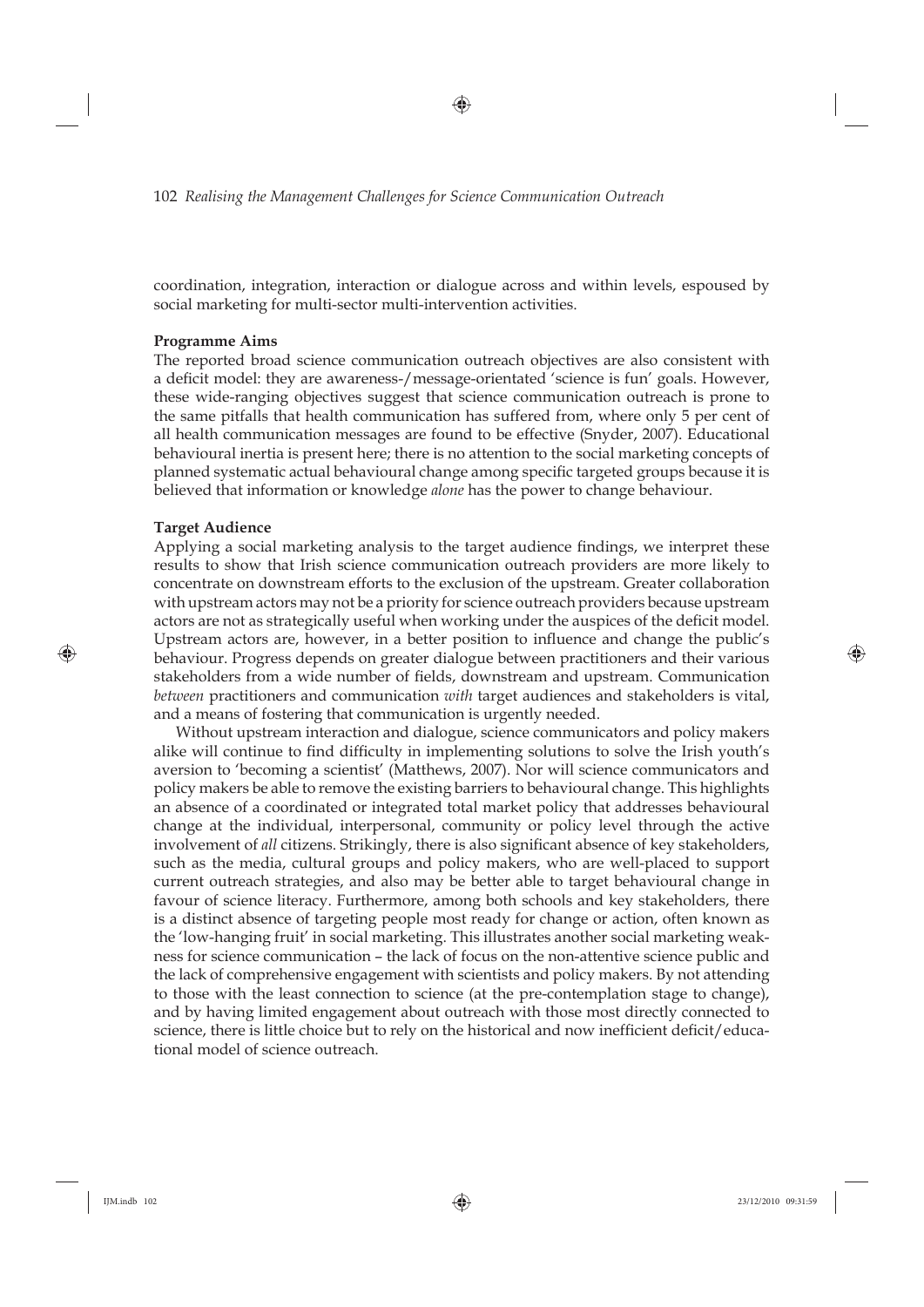### **Evaluation Techniques**

The evaluations that are commonly used tend to evaluate the success of the activity in relation to the deficit model. In so doing they are unable to measure whether their outreach activity will have a long-term effect on school science subject choice and university course choice. As well as end-of-programme evaluation, programme design and implementation evaluation should also be considered throughout as social marketing acknowledges that the 'process' of evaluation is frequently as important as the evaluation results themselves, provided it is cycled back into decision making. There was no evidence of process-based evaluation among science communicators who participated in the research.

### **Barriers to Providing Science Communication Outreach in Ireland**

The 'barrier' findings suggest that the key challenge for science communication outreach is the engagement of upstream policy makers and stakeholders, alongside the interaction of downstream audiences. For deep engagement to happen with science and technology in Ireland, it is essential to be strategic about the focus, coordination of activities and budgetary allocation. This study shows there is a need for a stronger, more integrated policy framework that includes the diversity of science outreach in Ireland. In the words of one respondent, 'I believe there is a need for a more systematic approach at a national level to the area of outreach and public engagement.' Schools and current outreach activities provide information about science and pathways to science careers, but how that information is acted on rests in influencing individual behavioural choice. Instead of struggling to maintain interest in science with students over a long period of time until they choose a science career, it may be more effective to influence the behaviour of students so that science literacy becomes a higher priority in a modern world of myriad choice and change.

The research findings, therefore, suggest a more comprehensive strategy needs to be applied in a way that is better able to influence behavioural change in people, so that they can see that an investment in science is worth their while. The traditional policy approach, of awareness and promotion, while necessary, is not sufficient. It ignores the wider environmental and community influences on behaviour, e.g. peer pressure and social capital, and is therefore limited as a tool to influence the behaviour of Irish citizens. Because the deficit model is a top-down approach it is unable to address upstream as well as downstream audiences. The deficit model's perspective is one of a 'science and society' stance, rather than 'science in society'. Science is seen as a technical specialist activity and not necessarily embedded in socio-cultural issues. Starting with the assumption that the public must passively wait until information is provided from elsewhere may limit the success of outreach as it does not draw on or build upon the public's current knowledge about science. Furthermore, the deficit model, with its presumption of a public deficient in attitude, knowledge or trust, leaves little room for individual choice beyond the level of general interest. If science communication outreach was broadened beyond its traditional deficit model, and if outreach strategies became an active dialogic co-creation participatory process, achieving a smart economy where all citizens enjoy a higher quality of life and well-being may well be achievable.

⊕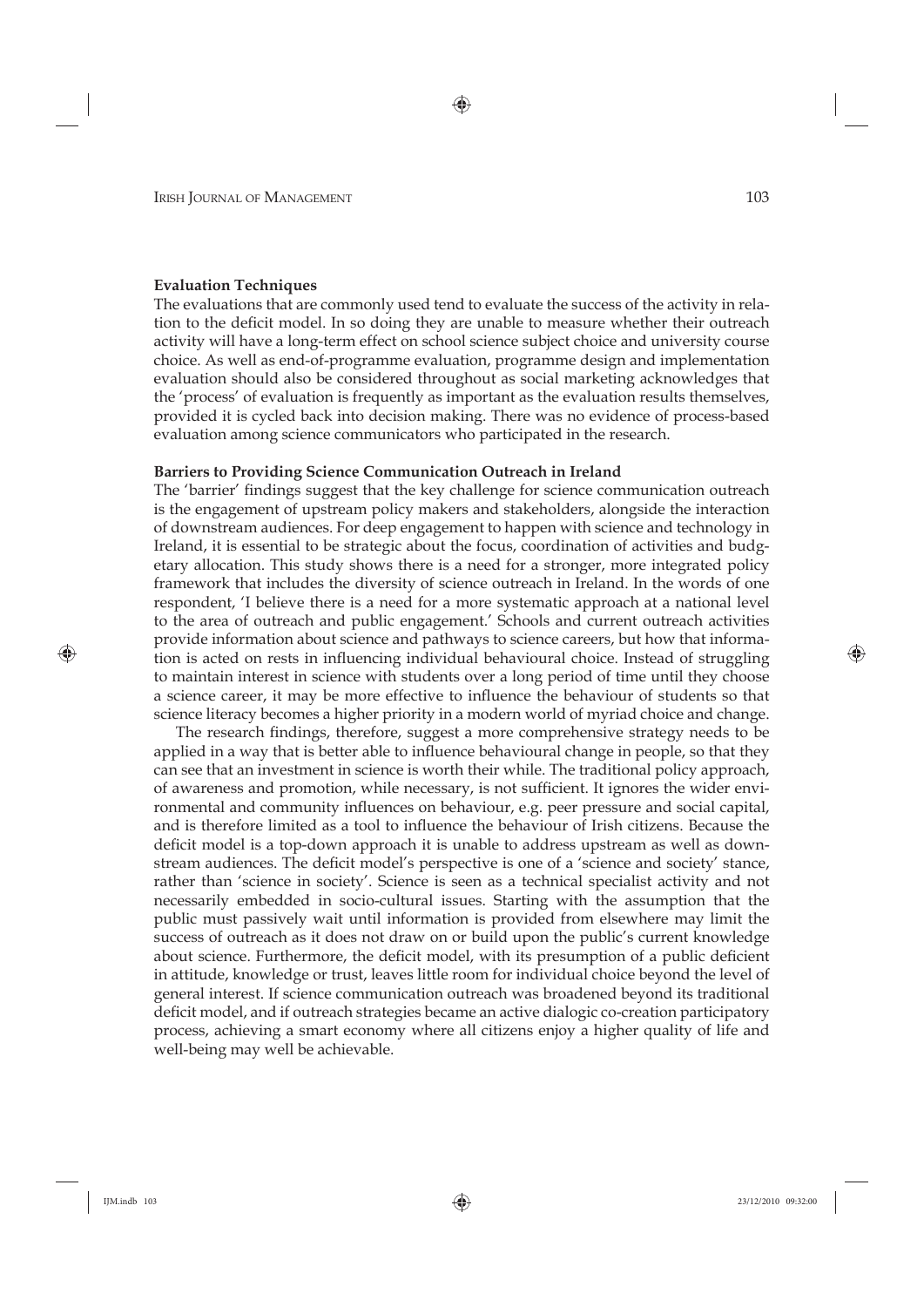### **CONCLUSIONS**

One of the presumptions of a well-functioning, viable democracy is that citizens are wellinformed about community issues, they contribute to work around community issues, and quality of life is improved as a result of greater involvement (Wandersman and Florin, 1999). How can science literacy and positive dispositions towards science, technology, engineering and maths involvement be developed to empower Irish society and improve the quality of life of its citizens?

Furthermore, how can business management, and social marketing in particular, contribute to preparing science-oriented citizens? Successes with social concerns such as smoking cessation, obesity, drink driving, cancer screening and recycling point to social marketing as being potentially beneficial to the management of science communication outreach. Social marketing can assist science communication outreach by facilitating both behavioural and social change within and across different levels of society. It has the potential to mobilise a broad spectrum of stakeholders, such as researchers, scientists, science outreach officers, policy makers and the media, to engage citizens beyond awareness, in addition to producing future scientists.

This paper has examined how social marketing's concepts of behavioural change and exchanges, together with structural and environmental influences and partnerships, provide a broader context to understanding science communication outreach than has traditionally been present in its practice. Social marketing adds a new unit of analysis for science communication outreach to develop and manage – that of upstream factors consisting of the community, media, the corporate sector, policy makers and the general public. Furthermore, a social marketing approach allows science communication outreach to go beyond its traditional dyadic, interpersonal perspective and capture multiple, complex, organisational and structural contexts from a systems, societal and cross-national perspective. Social marketing, therefore, offers the potential to expand the boundaries of science communication outreach. The analysis of how social marketing can contribute to reaching these goals has the potential to strengthen the capacity of science communication outreach to achieve its objectives of a science-literate and engaged public.

If science communication outreach is to deliver the promise of continued economic development, value for society and improved standards of living, it will be necessary to consider a more strategic approach to identifying the most appropriate way to navigate and influence social engagement with science in society. Public policy has to integrate various stakeholders to develop and coordinate a strategic science in society policy that will successfully change the public's understanding of and engagement with science. The evolution of such a policy must extend beyond simply encouraging greater interest in the career choices of teenagers, and must consider behavioural modifications and change of a much broader audience, recognising the complexity of science in society.

The development of such a policy would also have to take into consideration the application of sociological and pedagogical theories and the light they may shed on new ways to rethink how science is taught and experienced as a social act. Strategies for science outreach may be incorporated into teacher education programmes, as well as the design of science

⊕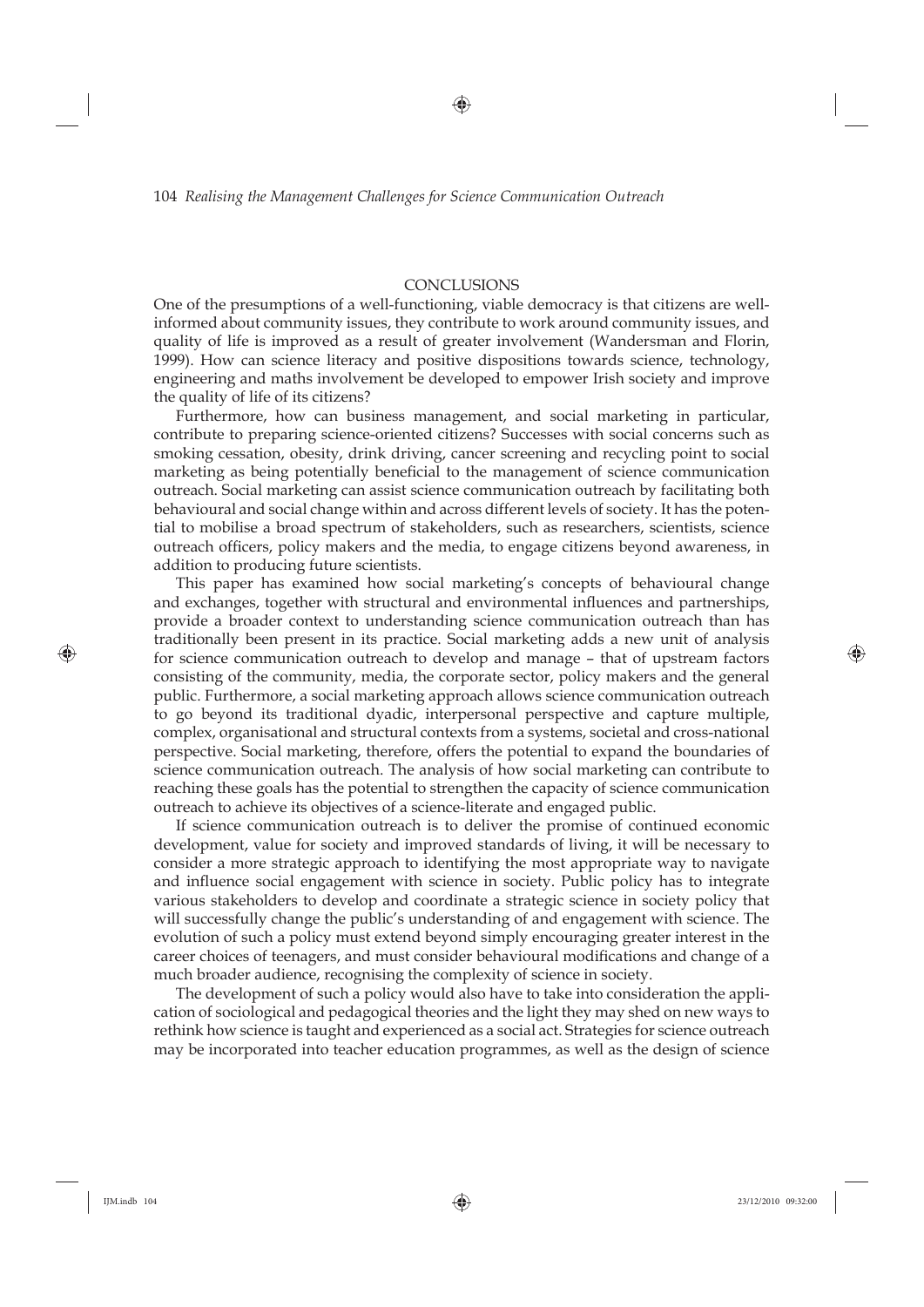curricula. In this way teachers of science at all levels of education begin to see their role as not just that of the passing on of science knowledge, but also as active promoters of science in society. Furthermore, infusing such interdisciplinary theories into science communication outreach policy has the potential to create a life-long engagement with science across a greater percentage of the Irish population. While our research illustrates that outreach providers and stakeholders have strong partnerships with schools and teachers, education institutions in Ireland may have a potential to provide critical policy perspectives and partnerships in the quest to influence the behaviour of students to increase their engagement with science. Such policy development would also need to embrace innovation indicators, which are urgently needed for a complex social and economic system, supporting change and the growth of a knowledge society on the island of Ireland.

In conclusion, critical to the success of Ireland's economic development and improved standard of living is a need for *innovative* outreach and communication strategies, theories and policy development, since empirical evidence suggests that the effectiveness of traditional approaches is limited (Bauer et al., 2007). For the government to confer economic, social and community benefits to the Irish public, new tools and strategies to influence citizens' behaviour are needed.

### ACKNOWLEDGEMENTS

The authors would like to acknowledge DSE, STEPS to Engineering (the Science, Technology and Engineering Programme for Schools) and the Millennium Research Fund, NUI Galway for their support for this research.

### REFERENCES

- Andreasen, A.R. (2002) 'Marketing Social Change in the Social Change Marketplace', *Journal of Public Policy and Marketing*, 21(1), pp. 3–13.
- Andreasen, A.R. (2006) *Social Marketing in the 21st Century*, London: Sage.
- Andreasen, A.R. and Herzberg, B. (2005) 'Social Marketing Applied to Economic Reforms', *Social Marketing Quarterly*, 11(2), pp. 3–17.
- Australian Public Service Commission (2007) *Changing Behaviour: A Public Policy Perspective*, Canberra: Commonwealth of Australia.
- Bauer, M., Allum, N. and Miller, S. (2007) 'What Can We Learn from 25 Years of PUS Research? Liberating and Expanding the Agenda', *Public Understanding of Science*, 16, pp. 79–95.

Beetlestone, J.G., Johnson, C.H., Quin, M. and White, H. (1998) 'The Science Center Movement: Contexts, Practice, Next Challenges', *Public Understanding of Science*, 7, pp. 5–26.

Bentz, J., Dorfman, L., Denniston, R. and Novelli, W. (2005) 'Opportunities for Social Change through Upstream Partnerships', *Social Marketing Quarterly*, 11(3), pp. 17–25.

- Brenkert, G.G. (2002) 'Ethical Challenges of Social Marketing', *Journal of Public Policy and Marketing*, 21(1), pp. 14–25.
- Cullen, J., Sullivan, F. and Junge, K. (2007) *Evaluating Science and Society Initiatives: A Framework for Evaluation*, London: The Tavistock Institute.

⊕

♠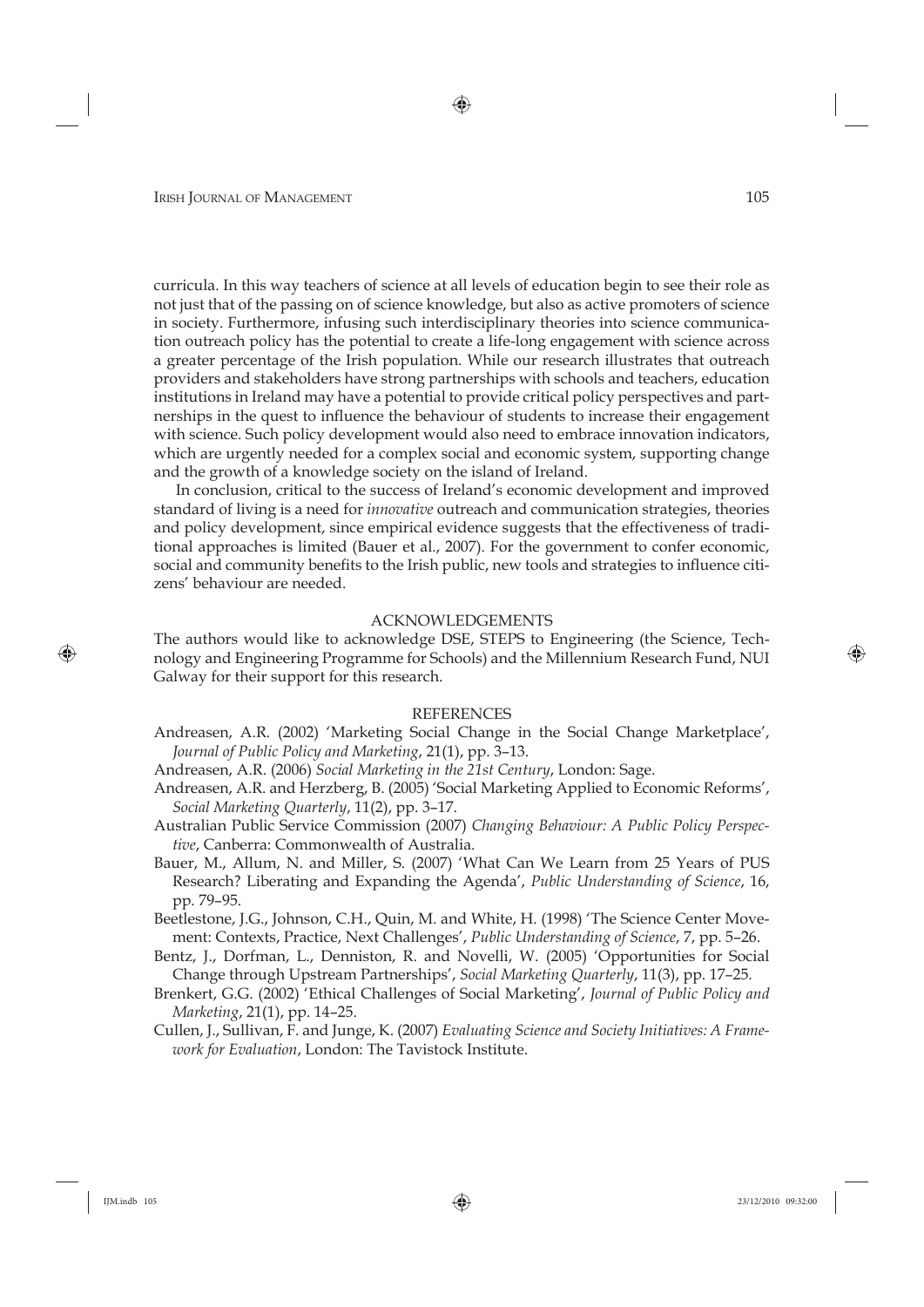Davison, K., McCauley, V., Domegan, C. and McClune, W. (2008) *A Review of Science Outreach Strategies North and South, with some Recommendations for Improvement*, Belfast: Centre for Cross Border Studies.

⊕

Department of Enterprise, Trade and Employment (2006) *Strategy for Science, Technology and Innovation, 2006–2013*, Dublin: Government of Ireland.

- Domegan, C. (2007) 'The Use of Social Marketing in Evaluating Science Outreach Programmes in Ireland', *Irish Journal of Management*, 28(1), pp. 103–25.
- Domegan, C. and Bringle, R.G. (2010) 'Charting Social Marketing's Implications for Service-Learning', *Journal of Nonprofit & Public Sector Marketing*, 22(3), pp. 198-215.
- Edwards, C. (2004) 'Evaluating European Public Awareness of Science Initiatives: A Review of the Literature', *Science Communication*, 25, pp. 260–71.
- Evans, G. and Durant, J. (1995) 'The Relationship between Knowledge and Attitudes in the Public Understanding of Science in Britain', *Public Understanding of Science*, 4, pp. 57–74.
- European Commission (2010) *European Science and Technology Eurobarometer, Special Euro barometer 340/Wave 73.1: 'Europeans, Science and Technology'*, June 2010, Brussels: European Commission.
- French, J. and Blair-Stevens, C. (2006) *It's Our Health: Realising the Potential of Effective Social Marketing*, London: National Social Marketing Centre.
- Government and Scientific Advice Unit (2006) *From Science and Society to Science in Society: Towards a Framework for 'Co-operative Research'*, Brussels: European Commission.
- Gronroos, C. (2007) *In Search of a New Logic for Marketing: Foundations of Contemporary Theory*, Chichester and Hoboken: John Wiley & Sons Ltd.
- Hastings, G.B. (2003) 'Relational Paradigms in Social Marketing', *Journal of Macromarketing*, 23, pp. 6–15.
- Hastings, G. (2007) *Social Marketing: Why Should the Devil Get All the Best Tunes?* Oxford: Butterman-Heinemann.
- Hastings, G.B., MacFadyen, L. and Anderson, S. (2000) 'Whose Behaviour Is It Anyway? The Broader Potential of Social Marketing', *Social Marketing Quarterly*, 6(2), pp. 46–58.
- Hastings, G.B. and Saren, M. (2003) 'The Critical Contribution of Social Marketing: Theory and Application', *Marketing Theory*, 3, pp. 305–17.
- Haytko, D.L. (2004) 'Firm-to-Firm Interpersonal Relationships: Perspectives from Advertising Agency Account Managers', *Journal of the Academy of Marketing Science*, 32, pp. 312–28.
- Kotler, P. and Lee, N. (2008) *Social Marketing, Influencing Behaviours for Good*, third edition, London: Sage.
- Kotler, P. and Zaltman, G. (1971) 'Social Marketing: An Approach to Planned Social Change', *Journal of Marketing*, 35(July), pp. 3–12.
- Layton, D., Jenkins, E., Macgill, S. and Davey, A. (1993) *Inarticulate Science? Perspectives on the Public Understanding of Science and Some Implications for Science Education, Driffield:* Studies in Education Ltd.
- Lefebvre, R.C. (2009) 'The Change We Need: New Ways of Thinking About Social Issues', *Social Marketing Quarterly*, 15(3), pp. 142–4.

⊕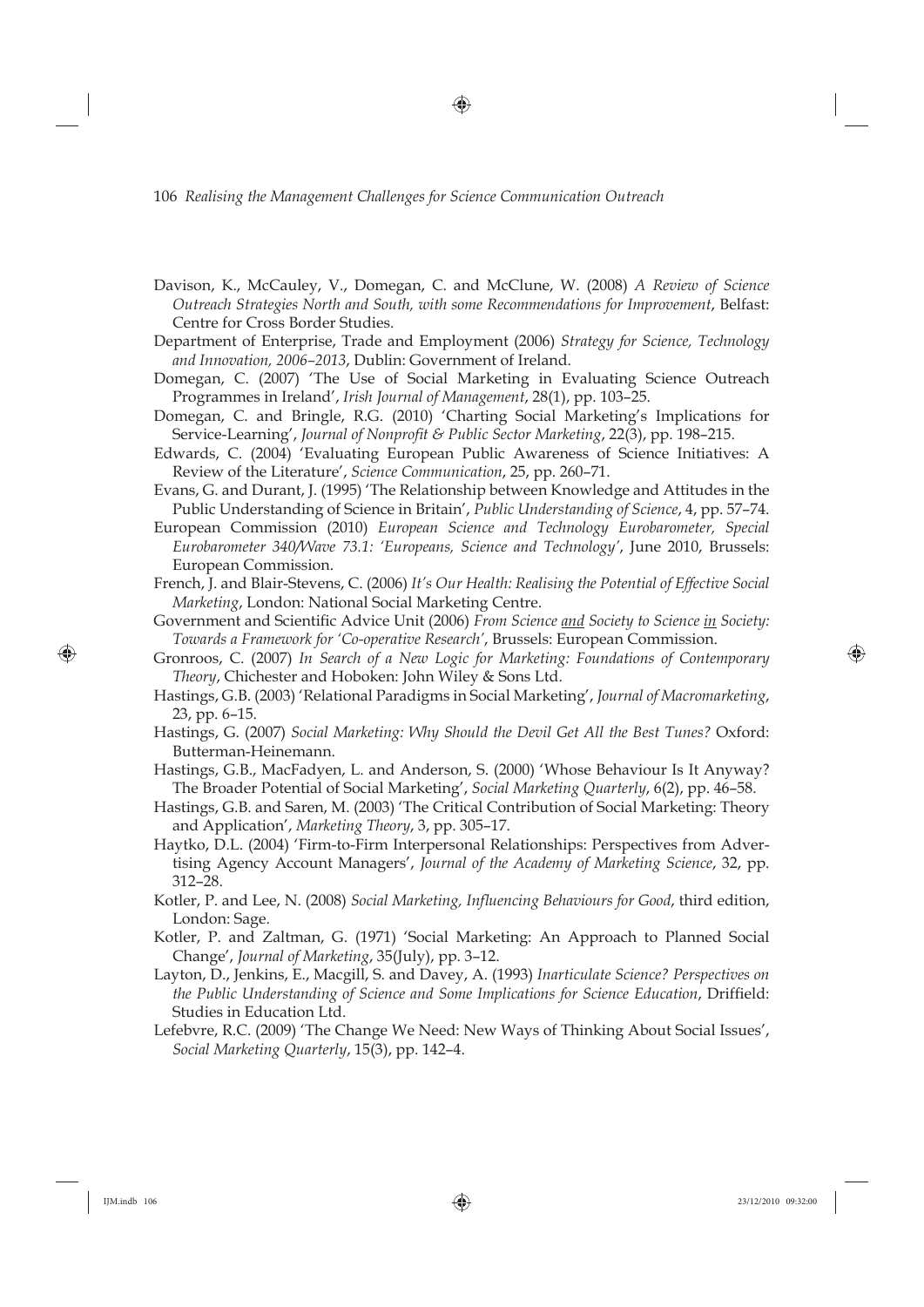Lusch, R.F. and Vargo, S.L. (2006) 'Service-Dominant Logic: Reactions, Reflections and Refinements', *Marketing Theory*, 6, pp. 281-8.

⊕

- MacFadyen, L., Stead, M. and Hastings, G.B. (1999) 'Social Marketing' in M.J. Baker (ed.), *The Marketing Book*, fourth edition, Oxford: Butterworth Heinemann.
- MacKay, B. (2008) 'Social Marketing for Health in the Developing World: What Have We Accomplished and What Does the Future Hold?', paper presented at Private Sector Partnerships (PSP)-*One* and United States Agency for International Development's (USAID) Office of Population and Reproductive Health On-Line Social Marketing Conference, 10–17 March, available from: <www.psp-one.com/section/sm\_conferece> (URL no longer active), accessed 18 March 2008.
- Maibach, E. and Cotton, D. (1995) 'Moving People to Behaviour Change: A Staged Social Cognitive Approach to Message Design', in E. Maibach and R. Parrott (eds.), *Designing Health Messages: Approaches from Communication Theory and Public Health Practice*, Thousand Oaks, CA: Sage.
- Matthews, P. (2007) *The Relevance of Science Education in Ireland*, Dublin: Royal Irish Academy.
- McCauley, V., Davison, K. and Sullivan, K. (2006) 'Innovative Initiatives: Targeting the Declining Science Enrolments in Ireland', *New Zealand Annual Review of Education*, 15, pp. 187–206.
- McDermott, L., Stead, M. and Hastings, G. (2005) 'What Is and What Is Not Social Marketing: The Challenge of Reviewing the Evidence', *Journal of Marketing Management*, 21, pp. 545–53.
- McKenzie-Mohr, D. and Smith, W. (1999) *Fostering Sustainable Behaviour: An Introduction to Community-Based Social Marketing*, Gabriola Island: New Society Publishers.
- Miller, S. (2001) 'Public Understanding of Science at the Crossroads', *Public Understanding of Science*, 10, pp. 115–20.
- National Cancer Institute (2005) *Theory at a Glance: A Guide for Health Promotion Practice*, second edition, Washington, DC: US Department of Health and Human Services.
- National Institute of Standards and Technology (2002) *Communicating the Future: Best Practices for Communication of Science and Technology to the Public*, available from: <http:// www.nist.gov/public\_affairs//index.cfm>, accessed 27 February 2008.
- Quelch, J. and Jocz, K.E. (2007) *Greater Good: How Good Marketing Makes for Better Democracy*, Boston, MA: Harvard Business Press.
- Rothschild, M.L. (2002) 'Accommodating Self Interest', *Social Marketing Quarterly*, 8(2), pp. 32–5.
- Rothschild, M., Mastin, B. and Miller, T. (2006) 'Reducing Alcohol-Impaired Driving Crashes Through the Use of Social Marketing', *Accident Analysis & Prevention*, 38, pp. 1218–30.
- Satyal, R., Oyloe, P. and Ramlow, R. (2008) 'Social Marketing through Business Alliance with Commercial Partners', Partnerships, Proof and Practice - International Nonprofit and *Social Marketing Conference 2008 – Proceedings*, paper 10.
- Smith, W.A. (2000) 'Social Marketing: An Evolving Definition', *American Journal of Health Behavior*, 24, pp. 11–17.

⊕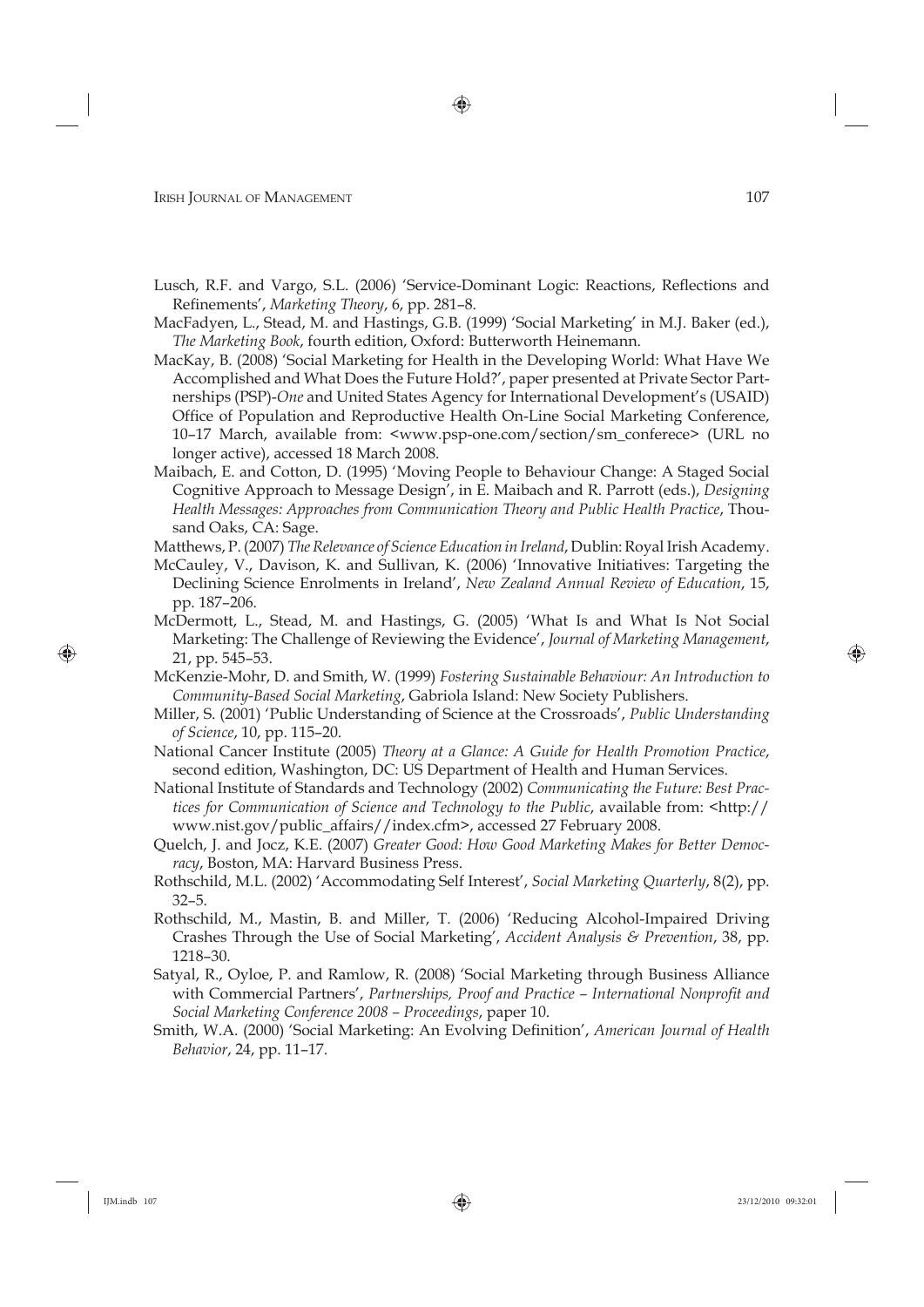- Smith, W.A. (2006) 'Social Marketing: An Overview of Approach and Effects', *Injury Prevention*, 12, pp. i38–43.
- Snyder, L.B. (2007) 'Health Communication Campaigns and Their Impact on Behavior', *Journal of Nutrition Education and Behavior*, 39, pp. s32–40.
- Temple, S., Long, T., Wayman, J., Taubenheim, A. and Patterson, J. (2008) 'Alliance Building: Mobilizing Partners to Share the Heart Truth with American Women', *Social Marketing Quarterly*, 14(3), pp. 68–78.
- Vargo, S.L. and Lusch, R.F. (2008) 'Service-Dominant Logic: Continuing the Evolution', *Journal of the Academy of Marketing Science*, 36, pp. 1–10.
- Wallack, L., Dorfman, L., Jernigan, D. and Themba, M. (1993) *Media Advocacy and Public Health: Power for Prevention*, Newbury Park, CA: Sage.
- Wandersman, A. and Florin, P. (1999) 'Citizen Participation and Community Organizations', in J. Rappaport and E. Seidman (eds.), *Handbook of Community Psychology*, New York: Kluwer Academic/Plenum.
- Wiebe, G.D. (1951–52) 'Merchandising Commodities and Citizenship in Television', *Public Opinion Quarterly*, 15, pp. 679–91.
- Wilkie, W.L. and Moore, E.S. (2003) 'Scholarly Research in Marketing: Exploring the "4 Eras" of Thought Development', *Journal of Public Policy and Marketing*, 22(2), pp. 116–14.

⊕